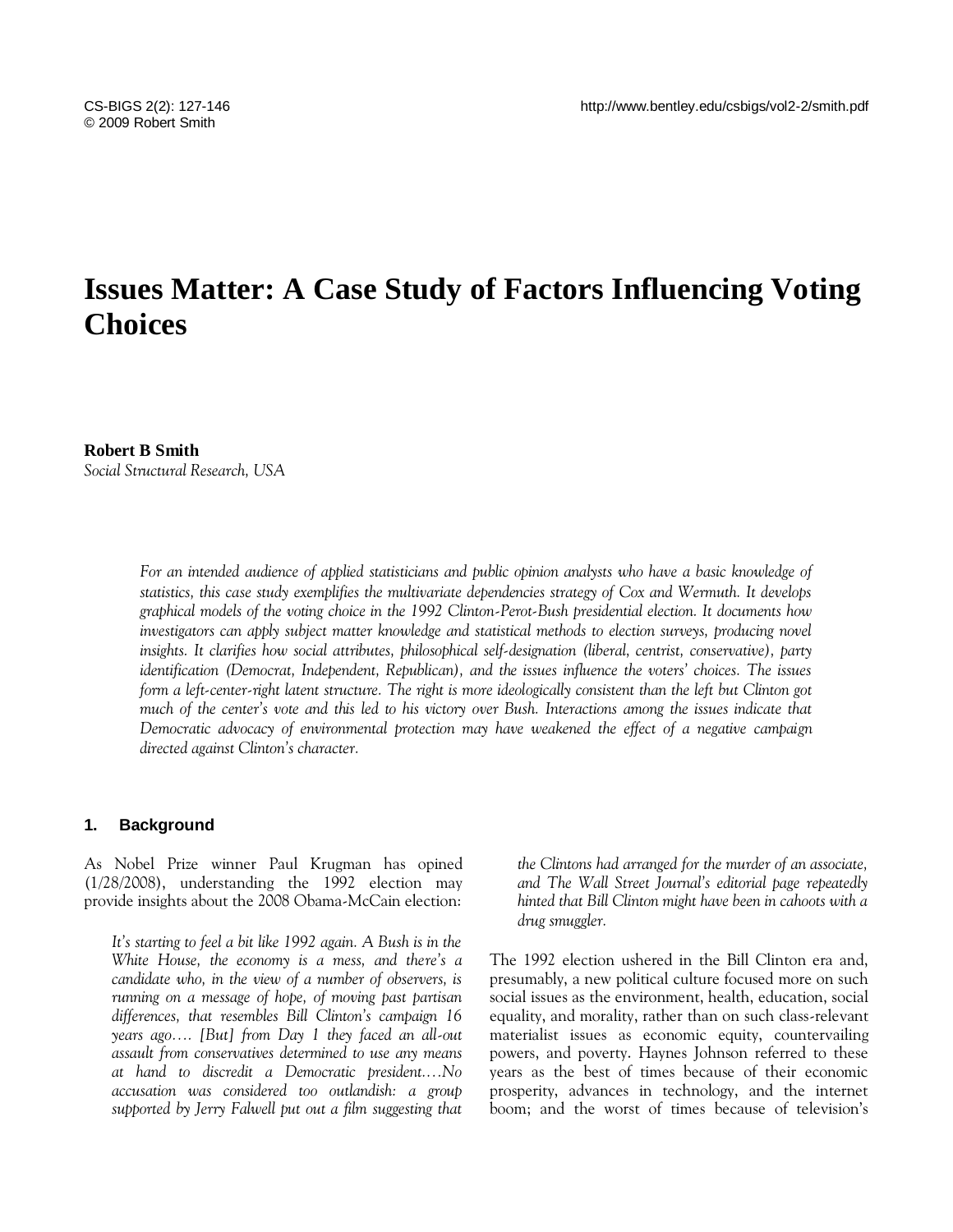culture of celebrity, sensationalism, and gossip, and the continuous attacks on the president's character that culminated in the Monica Lewinsky scandal and impeachment proceedings. These scandals, which Johnson in part attributes (2001, 260-265) to ultra rightwing, anti-Clinton activists, may have diverted the public's attention from the unsolved problems of economic inequality and poverty, health care uninsurance, environmental conservation, and the threat of terrorism. The Clinton years were a turning point because his administrations marked the end of the twentieth century and new directions for domestic politics. After the disputed election of George W. Bush in 2000, a new period began in which the war against terrorism, homeland security, budget deficits, and now economic recession are central.

Contrary to the thesis of the new political culture (Clark and Hoffman-Martinot 1998), in 1992 all three candidates—Bill Clinton, Ross Perot, and George Bush emphasized various aspects of the weak economy, a materialist issue. James Carville's pithy slogan—"It's the economy, stupid!"—guided the Clinton campaign successfully, but this slogan may have masked the importance of other issues. This study thus asks: Was the materialist economic issue of paramount importance, or were social issues—health care reform (Clinton promised universal access), the environment (Al Gore, Clinton's running mate, promised amelioration of problems), and the character of the candidates (pro-life Bush promised morality)—equally, or even more, important? Did these four issues form a left-center-right latent structure? Did these social issues also have a materialist aspect? What were the direct effects on vote of the issues, party identification, political philosophy, and social attributes? How did the issues interact?

# 1.1 Related Work

This case study provides answers to these questions by applying Cox and Wermuth's paradigm for the analysis of multivariate dependencies in graphical models (1996 2001 2004). To advance cumulative research on voting, it conceptualizes the voting choice as the joint consequence and interaction of political stimuluses (the issues) and partisan predispositions (party identification and political philosophy), as affected by social attributes (Berelson, Lazarsfeld, and McPhee 1954, 278; Smith 2001). It advances this investigator's studies that primarily focus on how social attributes influence vote (Smith 1992a 1992b 1993a 1996). By assessing here the effects of the issues and their latent structure (Smith [2003] 2004; 2008a), this recursive dependencies analysis advances an earlier path analysis that did not assess the issues (Smith 1999, 32-33). By studying environmental, healthcare, and character issues as well as the economic, it builds on other studies of this election (Stokes and DiIulio 1993; Alvarez and Nagler 1995; Miller and Shanks 1996, 492; Shanks 2001, 186-194, Smith 2008b), which taken together provide cumulative results that can focus further theorizing and research.

# 1.2 The Data

This study models data from a focused election night telephone survey of 1,200 voters taken between 4:30 and 10:00 P.M. Eastern Standard Time; this survey asked numerous questions about health care reform (Frederick/Schneiders 1992; Smith 1999, note 2, 41). It covers this salient issue more thoroughly than the 1992 National Election Studies (NES); the need of the NES for continuity across elections may have hampered the asking of novel questions about health care for this election (Shanks 2001, 212). Public opinion surveys for commercial clients, such as this one, can provide plentiful data for secondary analysis; this survey has broader coverage of the issues than the exit polls, which must be very brief. By applying graphical modeling to these data, this case study shows how investigators can combine their knowledge of the subject matter with statistical procedures to uncover novel insights.

# 1.3 Graphical Models

For studying multivariate dependencies in graphical models, Cox and Wermuth develop this recursive modelbuilding strategy (1996, 135-170; 2001, 70-74; 2004). The first step organizes the measured variables into blocks, which are depicted by boxes that are ordered: the response variable is on the left, intervening variables are in the middle, and intrinsic background variables are on the right. Typically, when there are four blocks of variables, block a contains the primary response; b, a potential explanatory variable; c, intermediate variables; and d, background variables. The variables are defined and given an mnemonic identifying letter, e.g., Y for the ultimate response in block a, X for the direct proximate explanatory variable in b, intervening variables Z, U, and V in c, and background variables W, A, B in d.

The second step explores the data, reporting in a table the matrix of partial and marginal correlations, the range of the variables, and their means and standard deviations. Inspection of the partial correlations provides clues about which relationships may be conditionally independent or dependent. (Because this case study advances many relationships that previous publications have explored, this step will be skipped here.)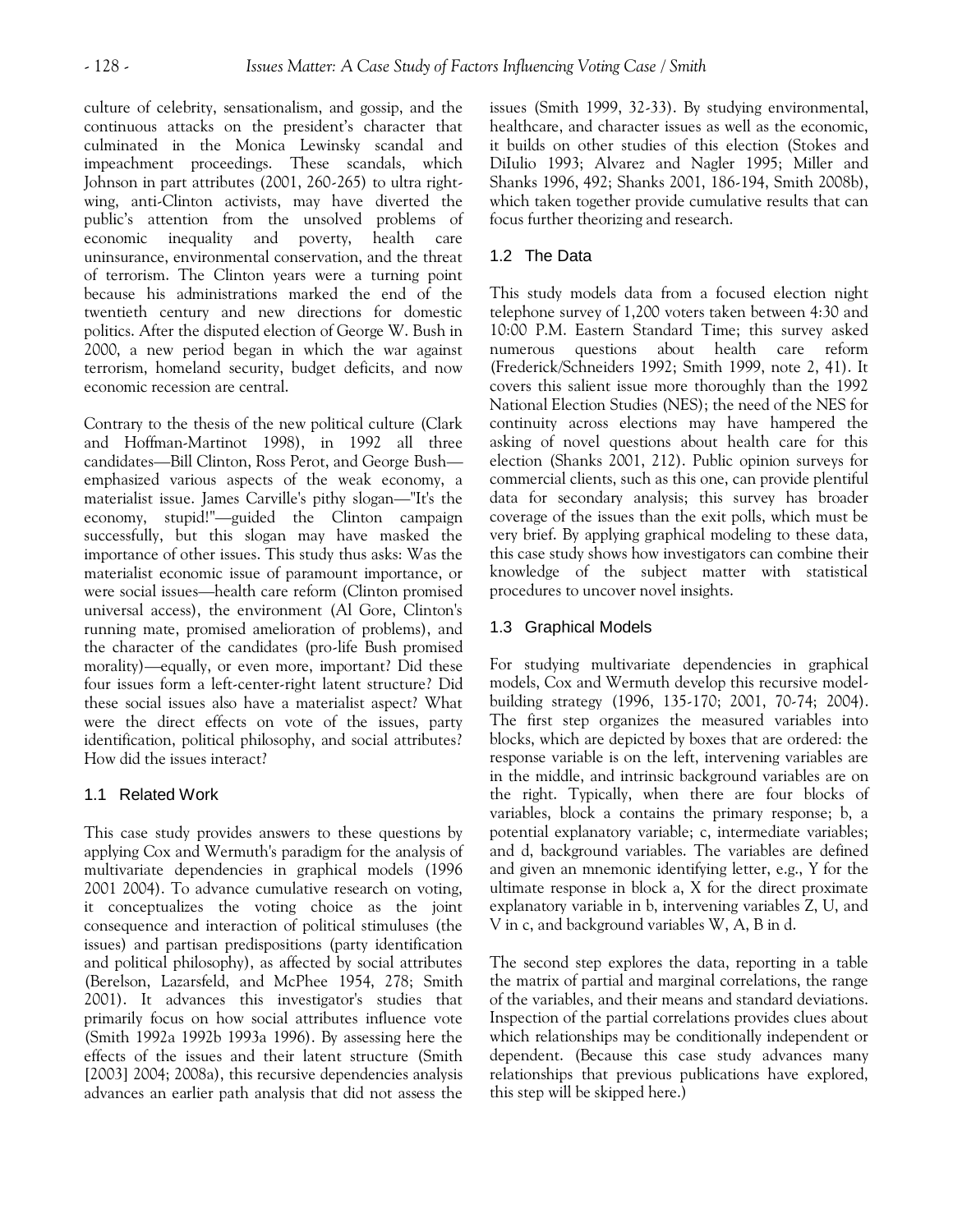

Note: The data are from the Fredericks/Schneiders survey of the 1992 election in which the Democrat candidate Bill Clinton was victorious over the Republican candidate George Bush and the Independent candidate Ross Perot. Political Philosophy (P) and Party Identification (L) are both aspects of Partisan Predispositions with the former influencing the latter.

 $\overline{a}$ 

**Figure 1.** The Ordering of Blocks of Variables Bearing on Electoral Voting

The third step estimates the effects recursively (Simon [1953] 1957, 10-49); the regression methods vary depending on the levels of measurement of the response and explanatory variables. Cox and Wermuth regress the primary response on all variables that are prior, most often deleting from the final regression equation inconsequential effects. They portray their results in a regression graph in which all of the prior variables appear in a doubly-edged box in which continuous variables are depicted as circles and discrete variables are depicted as solid circles (dots). Arrows are drawn from the consequential variables to the response variable. A table reports the estimates of the regression coefficients, the standard errors, and the *t* statistics.

Then they regress the block b variable on all of the variables in the prior blocks, c and d. They portray the results in a regression graph, and report the estimated coefficients, standard errors, and *t* statistics in a table. Then they regress the block c variables on the block d variables, graph their findings, and present the results in a table. Finally, they interpret their findings, depicting the salient relationships in a simplified dependence graph. This analysis of voting illustrates their strategy.

# **2. The Variables**

The voting choice is influenced by the campaign issues in conjunction with the person's partisan predispositions (i.e., party identification and political philosophy) and social attributes. This study conceptualizes these partisan predispositions as rather stable characteristics that the person learned through processes of political socialization. Given that a voter's social attributes are prior to the partisan predispositions, that political philosophy is prior to party identification, and that both philosophy and

party identification shape how voters evaluate the issues, where in the substantive model should the issues and their latent structure appear? The issues are conceptualized as intervening variables that mediate the effects on vote of the two aspects of political partisanship.<sup>1</sup> Disregarding the interpersonal and media influence that occurred prior to the final vote, the voting choice thus depends most directly on the political stimuli (the issues), and on the partisan predispositions (party identification and philosophy), and indirectly on the social attributes.

# 2.1 Precedence Ordering

Figure 1 depicts the precedence ordering as five blocks of variables, a through e. The response variable in block a is labeled Y, for voting for Clinton, Perot, or Bush. The explanatory variable in block b is labeled X for a threeclass latent structure that combines the issues of the campaign, forming a left, center, and right ordinal continuum. As in the 2008 election, the economy, health care reform, the environment, and the candidate's character were salient issues. Of the two partisan predispositions, a two-stage least squares analysis found that party identification is a consequence of political philosophy (Smith 1999). Block c contains party identification—Democrat, Independent, or Republican labeled L (for loyalty to a party); and block d contains

<sup>1</sup> This placement of issues as intervening between party identification and vote is similar to that of Shanks (2001, 208, Table 7.1). Placing the issues as intervening between party identification and philosophy produces a model that is not parsimonious and that does not fit well. Miller and Shanks report a larger direct effect on vote of party identification, .48 (1996, Table 11.1, 286) compared with that for political philosophy, .27 (Table 11.2, p. 291), as do Beck et al. (2002, Table 1, 65), the odds ratio is 1.87 to 1.18 or 1.58.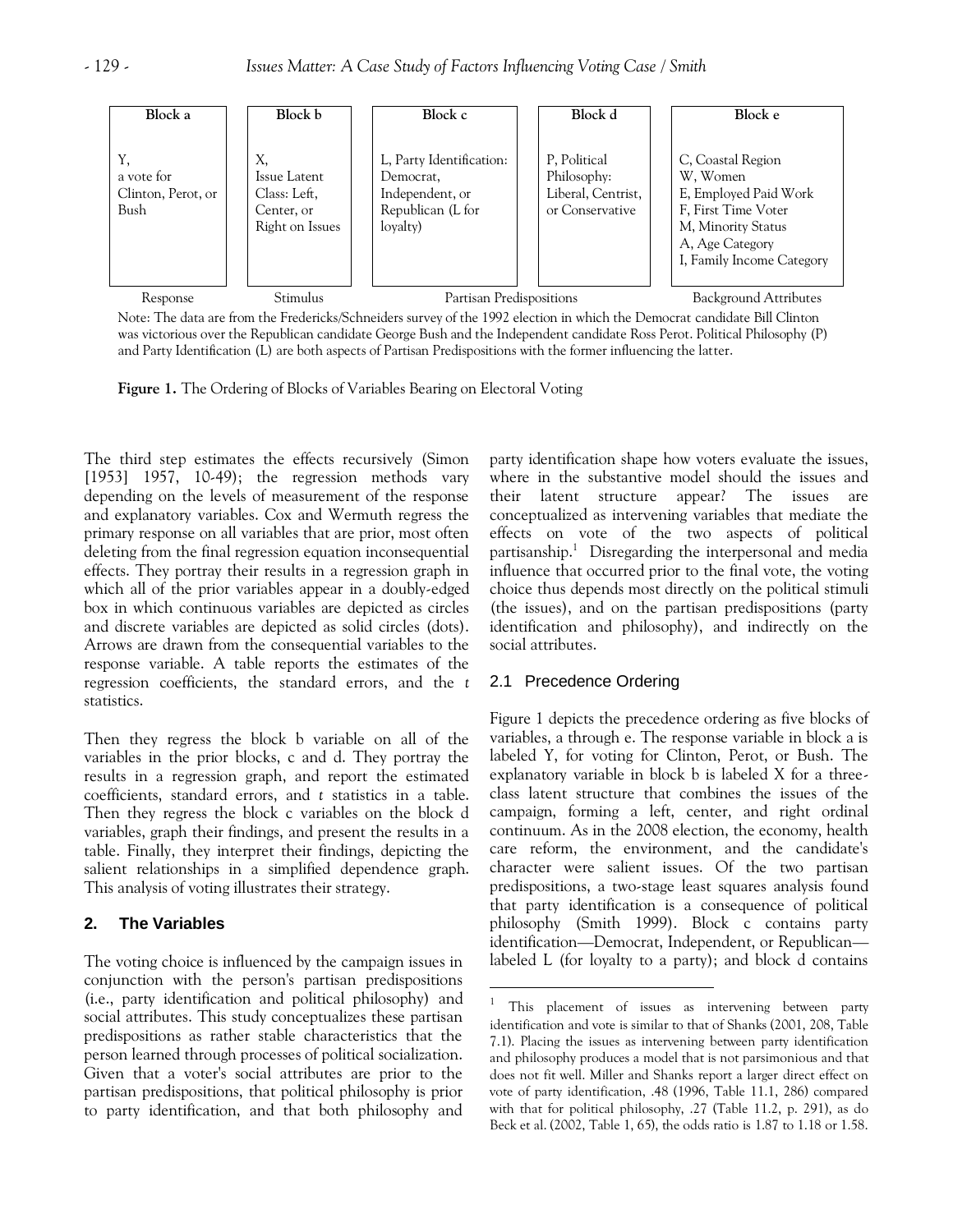political philosophy—liberal, centrist or conservative labeled P (for philosophy). Block e contains five dichotomized and two trichotomized background attributes: residence in a coastal region (C), women (W), paid workers (E for employed), first-time voters (F), ethnic minorities (M), ordinal trichotomous age categories (A),

and ordinal trichotomous family income categories (I).

# 2.2 Block a, the Voting Choice

In response to this question, "For whom did you vote for President—Bill Clinton, George Bush, or Ross Perot?" about 46.6% said Clinton, 19.9% said Perot, and 33.5% said Bush. These percentages approximated the actual national distribution of votes: Clinton, 43.3%; Perot, 19%; and Bush, 37.7%; for an overall difference of 5.6 percentage points.

# 2.3 Block b, the Issues

Unitary two-item ordinal indices gauge the economic and health care issues. The items composing these indices have face validity and each index has stronger effects on response variables than their individual items, which have common determinants and stronger effects than other potential indicators. Single items gauge the environmental and character issues.

Table 1 presents bivariate Kendall's τ correlations relating

the four issues and their latent structure to a number of validating measures. The latter include the following three political interests that are correlated with support for the political left: *economic equity* refers to the scope of governmental responsibility for fair distribution of economic resources; *social equality* refers to civil, social, and constitutional rights for groups that some people disesteem, and *the public's health* refers to universal access to health care, a healthy environment, and women's reproductive choice. Smith (1999, 28-32; ([2003] 2004, 109-111) provides further theoretical development and the measures

# *The Economy*

In 1992 about 82% of all voters stressed that the economy was a very important factor in determining their vote; this percentage was higher than for any other issue. About 90% of the voters for Clinton or Perot stressed the importance of the economy, as did 66% of voters for Bush. The meaning of this question varied: Clinton voters emphasized the importance of jobs and economic expansion. Perot voters emphasized the importance of controlling the deficit: 86% said this was very important, compared with 78% of Clinton voters and with 69% of Bush voters; this issue worked best for Perot (Alvarez and Nagler 1995, 739). Bush voters emphasized the importance of a tax cut: 68% said this was very important, compared with 63% of Perot voters and with 56% of Clinton voters.

**Higher** 

| Correlates of the Issues:                               | The<br>Economy | Health<br>Care<br>Reform | Concern<br>for<br>Environ-<br>ment | Character<br>Not Very<br>Important | Modal<br>Latent<br>Structure | Higher<br>Probability of<br>Being in the<br><b>Left Class</b> | rugner<br>Probability<br>of<br>Being in<br>the<br><b>Right Class</b> | Higher<br>Probability of<br>Being in the<br><b>Center Class</b> |
|---------------------------------------------------------|----------------|--------------------------|------------------------------------|------------------------------------|------------------------------|---------------------------------------------------------------|----------------------------------------------------------------------|-----------------------------------------------------------------|
| <b>Political Interests:</b>                             |                |                          |                                    |                                    |                              |                                                               |                                                                      |                                                                 |
| Economic Equity                                         | $0.20*$        | $0.16*$                  | $0.19*$                            | $0.09**$                           | $0.23*$                      | $0.21*$                                                       | $-0.23*$                                                             | $0.08**$                                                        |
| Social Equality                                         | $0.07***$      | 0.05(n.s.)               | $0.10**$                           | $-0.02(n.s)$                       | $0.10**$                     | $0.07***$                                                     | $-0.09**$                                                            | $+0.01(n.s.)$                                                   |
| The Public's Health<br>Left on Political Interests      | $0.22*$        | $0.37*$                  | $0.21*$                            | $0.13*$                            | $0.29*$                      | $0.29*$                                                       | $-0.38*$                                                             | 0.01(n.s.)                                                      |
| Continuum                                               | $.25*$         | $0.28*$                  | $0.21*$                            | $0.08**$                           | $0.30*$                      | $0.28*$                                                       | $-0.33*$                                                             | 0.04(n.s)                                                       |
| <b>Partisan Predispositions:</b>                        |                |                          |                                    |                                    |                              |                                                               |                                                                      |                                                                 |
| Liberal Philosophy                                      | $0.22*$        | $0.26*$                  | $0.15*$                            | $0.19*$                            | $0.28*$                      | $0.26*$                                                       | $-0.28*$                                                             | $0.01$ (n.s.)                                                   |
| Democratic Party Identification                         | $0.24*$        | $0.25*$                  | $0.18*$                            | $0.17*$                            | $0.28*$                      | $0.27*$                                                       | $-0.30*$                                                             | $-0.01(n.s.)$                                                   |
| <b>Candidate Characteristics:</b>                       |                |                          |                                    |                                    |                              |                                                               |                                                                      |                                                                 |
| Voted For Clinton                                       | $0.28*$        | $0.30*$                  | $0.21*$                            | $0.27*$                            | $0.32*$                      | $0.33*$                                                       | $-0.35*$                                                             | $-0.01(n.s.)$                                                   |
| Universal Healthcare Access                             | $0.17*$        | $0.20*$                  | $0.08**$                           | $0.11*$                            | $0.19*$                      | $0.21*$                                                       | $-0.21*$                                                             | $-0.02$ (n.s.)                                                  |
| Character Not Important<br>Delegitimation of Authority: | $0.13*$        | $0.14*$                  | $-0.01(n.s.)$                      | --                                 | $0.19*$                      | $0.32*$                                                       | $-0.23*$                                                             | $-0.11*$                                                        |
| Crime & Drugs and Gridlock<br>VIP                       | $-.01(n.s.)$   | .03(n.s)                 | $0.22*$                            | $-0.18*$                           | $0.03$ (n.s.)                | $0.02$ (n.s)                                                  | $-0.08**$                                                            | $0.13*$                                                         |

Notes: \* p <= .0001, \*\* .01> p > .0001, \*\*\*.05 > p > = .01. Kendall's tau quantifies the associations. Coefficients that are not statistically significant are denoted (n.s.). The cell with -- indicates that the same item is being used to assess both variables. Jay Magidson and his Latent GOLD computer program provided the estimates of the three class latent structure. The deligitimacy index is composed of items about Gridlock and Crime and Drugs.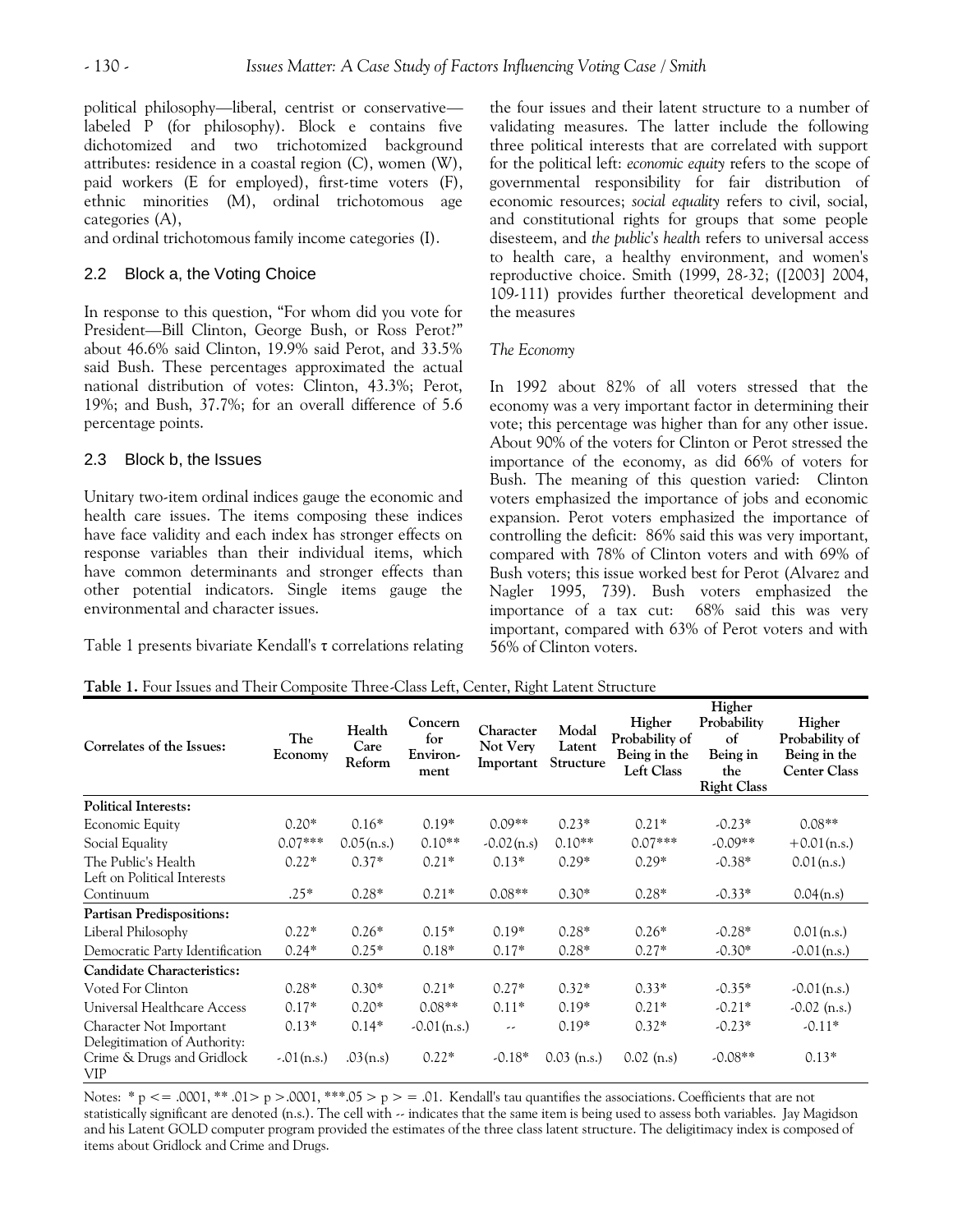Because this direct, single question has ambiguous

meanings, and because its marginal proportions are very skewed, to assess the economic issue this study draws on two items that assess presidential economic interventions. One question asks: "On the economy, should he concentrate on economic expansion and jobs even if that means a higher deficit (41%) or should he concentrate on first getting the deficit under control (59%)?" The other question asks: "On regulation, should he concentrate on regulating industry to protect consumers (41%) or reducing regulation to make American businesses more competitive (59%). In 1992, the first alternative answer to each question was the liberal response; the second, the more conservative response. The additive index composed of these items thus assesses support for economic expansion and regulations and classifies about 19% of the respondents as wanting both presidential economic interventions, 44% as wanting one of the interventions, and 37% as opposing both interventions those in opposition favored bringing the deficit under control and reducing regulation of businesses.

This index of the economic issue has positive associations with indicators of support for governmental interventions concerning economic equity, social equality, and the public's health, and for the left (see Table 1). It also has positive associations with core political variables liberalism, Democratic identification, and vote for Clinton. Those disposed toward the political center centrists and Independents—varied less across the three categories of this economic index than those on the left or right. As did those on the right, those in the center tended to prefer a reduced deficit and less regulation of industry. Approvers of presidential economic activism said that a candidate's character was not an important determinant of their vote and they did not indicate a loss of legitimacy (i.e., delegitimation) of authority.

#### *Health Care Reform*

During the 1992 election campaign politicians discussed numerous health care plans (Smith 1993b, 56-65). On the left were proposals for a national health care system similar to Canada's; this reform would require a maximum of governmental participation and radical change. In the center at the beginning of the campaign Clinton supported the Pepper Commission's mandated employer-provided insurance with "play or pay," which required some new public insurance. Toward the end of the campaign Clinton endorsed "managed competition," but stipulated that the plan must provide universal access and limits to spending. Both plans built on the existing mixed private and public sector systems but required extensive change. On the right President George H. W. Bush offered his voucher-based, private-sector plan,

which aimed to ameliorate problems of lack of insurance in the small business market.

A typology can classify these plans (and present-day plans as well): one dimension ascertains whether the plan requires extensive involvement of the federal government or whether the plan melds private and public systems; the other dimension ascertains the scope of the reform, whether the plan requires radical change or only amelioration of the present system. Two dichotomized questions directly gauge these aspects of health care reform and form an appropriate index. One question ascertains whether the respondent trusted federal involvement in health care: "If the federal government operated the health care system in this country, do you think we would have a system that is much better, somewhat better (52%), somewhat worse, or much worse (48%) than the system we currently have." The other question ascertains whether the respondent believed that radical change was necessary: "The existing health care system in the United States is so flawed that we should get rid of it and start over with a completely new approach" (45%), versus amelioration: "The existing health care system in the United States has many good qualities and we should keep it and try to make it better" (55%). The resulting index has three categories: those who trusted federal participation and desired radical change; or, in other words, favored comprehensive reform  $(+ + = 29\%)$ ; those who supported some reform  $(+ - or)$  $- + = 39\%)$ ; and those who opposed comprehensive reform  $(- - 32\%)$ . Respondents in the latter category preferred minimal governmental intervention in the health care system and some amelioration of the problems of the present system but not radical change.

This index strongly predicts (at the p< .0001 level of significance) the responses to other items about health care reform: voters who desired comprehensive reform believed that the president should completely overhaul the system (Kendall's  $\tau = .49$ ); they preferred government-provided health care to a mixed private and public system  $(\tau = .32)$ ; they said that health care reform was a very important factor in their choice of a candidate  $(\tau = .24)$ , and they wanted all Americans to have universal access to healthcare  $(\tau = .20)$ . When questioned about whether they had enough information concerning changes in the system, about 28% of those who desired comprehensive reform responded positively compared with 18% of those in opposition (*τ* = .09). The latter were concerned about choice of physicians—the difference was about 15 percentage points. As expected, support for comprehensive reform was associated with the left ( $\tau = .28$ ): pro-reformers were more likely than antireformers to support governmental interventions aimed toward economic equity, social equality, and the public's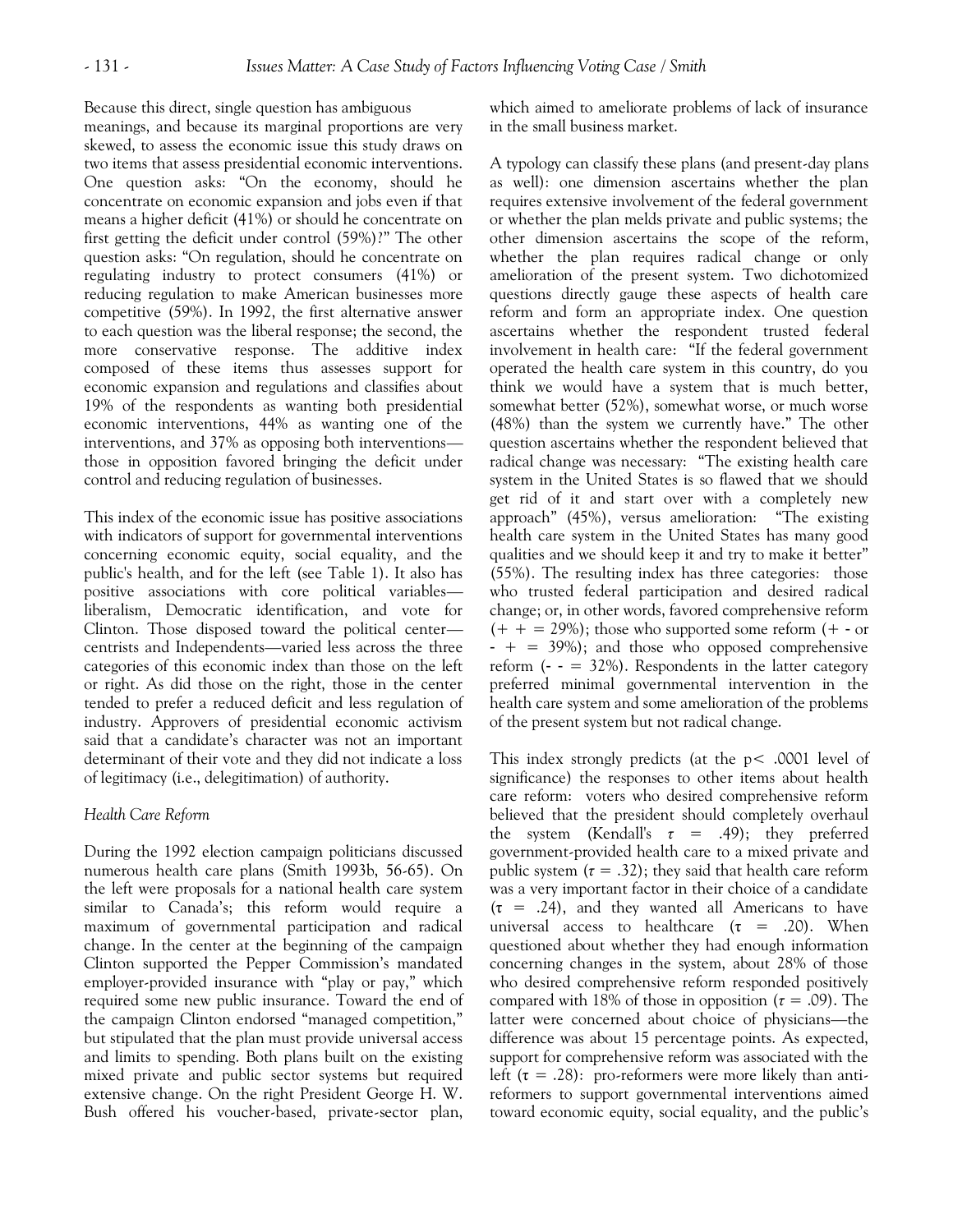health, see Table 1. Compared with the right, liberals, Democrats, and voters for Clinton all supported reform (p < .001); Independents and Perot voters held intermediate positions. Compared to the anti-reformers, the pro-reformers were more likely to say that a candidate's character was not very important in determining their vote.

## *The Environment*

To assess environmental issues, environmental protection should be untangled from the loss of jobs. When the latter class-related materialist interest is stressed, the effect of environmental concern on vote is reduced. Consequently, the environmental issue is best gauged by this single item: the environment was a very important factor in determining which candidate to vote for (47%) versus it was not very important (53%); rather than by an index of the available items, which serve to clarify its meaning. This indicator of environmental concern has positive associations with agreement that the president should protect the environment even if there is loss of some jobs  $(\tau = .20)$ , with agreement that a company's environmental record is important in forming an opinion about it  $(\tau = .21)$ , and with the index of these two items  $(\tau = .24)$ .

Unlike the economic and health care issues, environmental concern is associated with indicators of weakened legitimacy of authority: gridlock, crime and drugs, and their index. (The effect on delegitimation holds when minority group membership is controlled; the odds ratios, *θ*s, are environmental concern = 2.3, minority = 2.1, and  $R^2 = .07$ ). Environmental concern is associated with left positions on the left-to-right political continuum  $(\tau = .21)$ : with interests concerning economic equity, social equality, and public health; liberalism; Democratic identification; and vote; but not with the character issue, see Table 1. Voters in the center were equally likely to be environmentally concerned as not.

# *The Character of the Candidates*

About 52% said the character of the candidates was a very important factor in determining their choice of candidate; 48% said the opposite. Most likely, this question assessed the voters' perceptions of differences between Bush and Clinton. Because of the negative campaign waged by some Republicans against Clinton (they accused him of 'slickness' and 'waffling' on issues, adultery, draft evasion, and marijuana use) and the profamily and pro-life campaign of the Republicans, those most concerned about the character of the candidates voted for Bush and those less concerned voted for Clinton— Perot voters were in the middle. Voters who

favor universal access to health care (which includes women's health services) are more likely to say that character is not an important determinant of their vote (τ  $=$  .11,  $p \lt 0.0001$ ; public health interests and the healthcare reform issue when jointly controlled do not explain this relationship (partial  $\tau = .09$ ,  $p = .006$ ). Apparently, the character issue in part reflects a candidate's position on women's choice: pro-life Republicans attribute character flaws to pro-choice Democrats.

Regarding philosophy and party identification, liberals and Democrats were less concerned about presidential character than conservatives and Republicans. Those less concerned about character leaned toward the left: they tended to support governmental interventions for economic equity, the environment, and healthcare reform (see Table 1). Like the single-item indicator of environmental concern, concern about character has a positive association with delegitimation of governmental authority: gridlock, crime and drugs, and their index; but, paradoxically, these two measures of concern are unrelated. Employed women are less concerned about character than homemakers and housewives ( $\tau = .13$ ; p = .04); they also are more likely to favor universal access to health care  $(\tau = .08; p = .04)$ .

## *Latent Structure of the Issues*

 $\overline{a}$ 

As Smith ([2003] 2004, 116-120; 2008a, 178-184) reports in some detail, to the four issues Jay Magidson's Latent GOLD computer program fitted two latent structures that appropriately conceptualize the economic and health care issues as ordinal variables and the environment and character issues as attributes (Vermunt and Magidson 2000; Hagenaars 1993; Goodman [1974] 1978; Lazarsfeld 1954). The three-class model (bootstrap *p* = .053) fits better than the two-class model (bootstrap  $p = .000$ ) and the subsequent analyses use that typology.<sup>2</sup> For the two-class model the proportions in each class are left  $\&$  center = .78 and right = .22, and for the threeclass model the proportions are left =  $.20$ , center =  $.68$ , and right = .12. Earlier, Table 1 presented the correlations of the political interests, predispositions, and

 $2$  The three-class model has the more favorable Akaike AIC and a better probability of fit. However, the two-class model has the more favorable Schwarz BIC. The reduction in the likelihood squared from the two-class to the three-class model is 22.61 and this costs 5 degrees of freedom, or 4.52 per degree of freedom. For the AIC this represents a real improvement of the three-class model over the twoclass model since  $4.52 > 2$ , the critical value for the AIC. The BIC for the three class model does not indicate a real improvement since  $4.5 \leq \ln(N) = \ln(954) = 6.86$ . Because the three-class model has the better probability of fit, AIC value, and empirical support, it is the preferred model.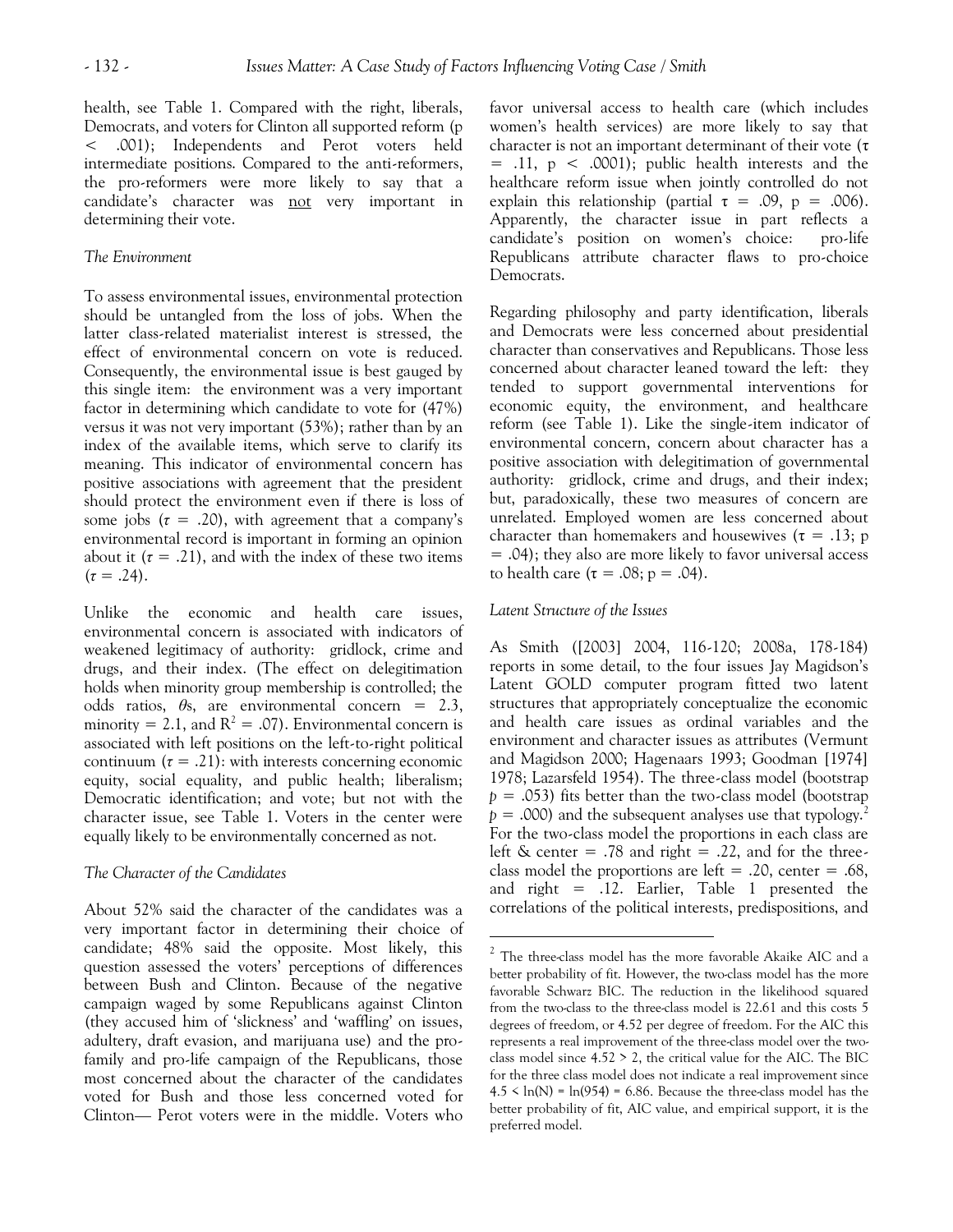candidate characteristics with the modal three-class latent structure (not corrected for measurement error) and with the posterior probabilities of being in each class. As expected, the left class and its probability correlated positively with those validating items; the right class and its probability correlated negatively. Those in the center tended to rate the candidates' character as very important and expressed some delegitimation of governmental authority.

Table 2 relates the true three-class model with the partisan predispositions and vote. The high concentration of conservatives in the right class (69.5%) compared with the diffusion in the left class of liberals (43.7%) and centrists (32.6%) underscore the ideological consistency of the right. However, about the same percentage of the left (55.8%) are Democrats as of the right are Republican (56.3%). Consequently, the center's vote made Clinton's victory decisive. Clinton's vote share from the center was 28.1%  $(= .68*41.3%)$  whereas Bush's vote share was  $21.1\%$  (= .68\*31.1%). Clinton's share from the left's vote,  $12.9\%$  (= .20\*64.5%) was greater than Bush's share from the right's vote, 7.9% (.12\*65.7%). However, Clinton's share from the right's vote,  $1.5\%$  (= .12\*12.6%) was less than Bush's share from the left's vote,  $3.4\%$  (= .20\*17.2%). Disregarding the vote of the center, the vote shares were much closer: Clinton's left plus right share was  $14.4\%$  (=  $12.9\% + 1.5\%$ ); Bush's left plus right share was  $11.3\%$  (= 3.4% percent + 7.9%) for a difference of 3.1 percentage points. When the contributions of the center are added in the totals are Clinton =  $42.5\%$  and Bush =  $32.4\%$ , for a large difference of 10.1 percentage points in these data.

# 2.4 Blocks c and d, Partisan Predispositions

Party identification (block c) is a consequence of political philosophy (block d) when these variables are assessed by the following questions. Philosophy: "When it comes to politics in general, do you consider yourself very liberal, somewhat liberal, middle-of-the-road, somewhat conservative, or very conservative?" When the responses are grouped, the categories of philosophy are liberal (29%), centrist (34%), and conservative (37%). Party identification: "Do you consider yourself to be a Democrat (40%), a Republican (30%), or an Independent (30%)?" For these data this precedence ordering was determined by a series of two-stage leastsquares analyses that used the social attributes as instrumental variables (Smith 1999, 35-39). The effect of philosophy on party identification was large ( $\beta$  = .51) and statistically significant  $(t = 2.9)$ , whereas the effect of party identification on philosophy was much smaller (*β* = .17) and not statistically significant (*t* = 1.7). The stability of these effects was tested by the successive

| Table 2. True Three-Class Latent Structure |         |        |                  |  |  |  |
|--------------------------------------------|---------|--------|------------------|--|--|--|
|                                            | Left    | Center | Right            |  |  |  |
| <b>Cluster Size</b>                        | 0.20    | 0.68   | 0.12             |  |  |  |
| Covariates:                                |         |        |                  |  |  |  |
| <b>Political Philosophy</b>                |         |        |                  |  |  |  |
| Liberal                                    | 43.7%   | 27.3%  | 11.0%            |  |  |  |
| Center                                     | 32.6%   | 35.1%  | 17.2%            |  |  |  |
| Conservative                               | 22.9%   | 35.5%  | 69.5%            |  |  |  |
| Missing                                    | $0.9\%$ | 2.1%   | 2.3%             |  |  |  |
| Party Identification                       |         |        |                  |  |  |  |
| Democrat                                   | 55.8%   | 37.5%  | 12.9%            |  |  |  |
| Independent                                | 24.1%   | 29.7%  | 28.3%            |  |  |  |
| Republican                                 | 17.5%   | 30.5%  | 56.3%            |  |  |  |
| Missing                                    | 2.7%    | 2.3%   | 2.4%             |  |  |  |
| The Vote Choice                            |         |        |                  |  |  |  |
| Clinton                                    | 64.5%   | 41.3%  | 12.6%            |  |  |  |
| Perot                                      | 14.8%   | 23.0%  | 16.9%            |  |  |  |
| Bush                                       | 17.2%   | 31.1%  | 65.7%            |  |  |  |
| Missing                                    | 3.5%    | 4.6%   | 4.9%             |  |  |  |
| $\cdot$ $\cdot$<br>$\bullet$               | <b></b> |        | х.<br><b>TT.</b> |  |  |  |

**Notes:** The Center's vote made Clinton's victory decisive. His share was  $28.1\%$  (=.68\*41.3%); Bush's Center share was  $21.2\%$  $(= .68*31.1\%)$ . Clinton's Left + Right share was 14.4% compared with 11.3% for Bush. Clinton's margin of victory was about 6.9%  $+ 3.1\% = 10\%$  in these data. His actual margin of victory was less, a difference of 5.6 percentage points.

elimination one at a time of each instrumental variable and then averaging the re-estimated effects using metaanalytic procedures; the average effects were very similar to the original estimates. Consequently, this case study assumes that philosophy has an asymmetric direct influence on party identification. Separate tabulations indicate that liberals, Democrats, and Clinton voters are more likely than conservatives, Republicans, and Bush voters to want governmental interventions that aim to increase economic equity, social equality, and health. The centrist's policy choices usually are located between those of the left and right (also see Miller and Shanks 1996, 454-456).

#### 2.5 Block d, Social Attributes

All of the social attributes are thought to be on equal footing. Four dichotomous attributes are associated with liberal political philosophy but not with Democratic party identification. Their categories and percentages are: *region*, those who reside on either coast (42%) versus those who reside in the Midwest or in the South; *gender*, women (50%) versus men; *employment*, paid work (65%) versus not paid; and *political age,* first-time voter (11%) versus not. Three attributes are associated with Democratic party identification but not with liberal political philosophy. Their categories and percentages are: *minority ethnicity,* African-American, Hispanic, and so forth (13%) versus white; *family income*, less than \$30,000 (38%), \$30,000 through \$49,999 (37%), and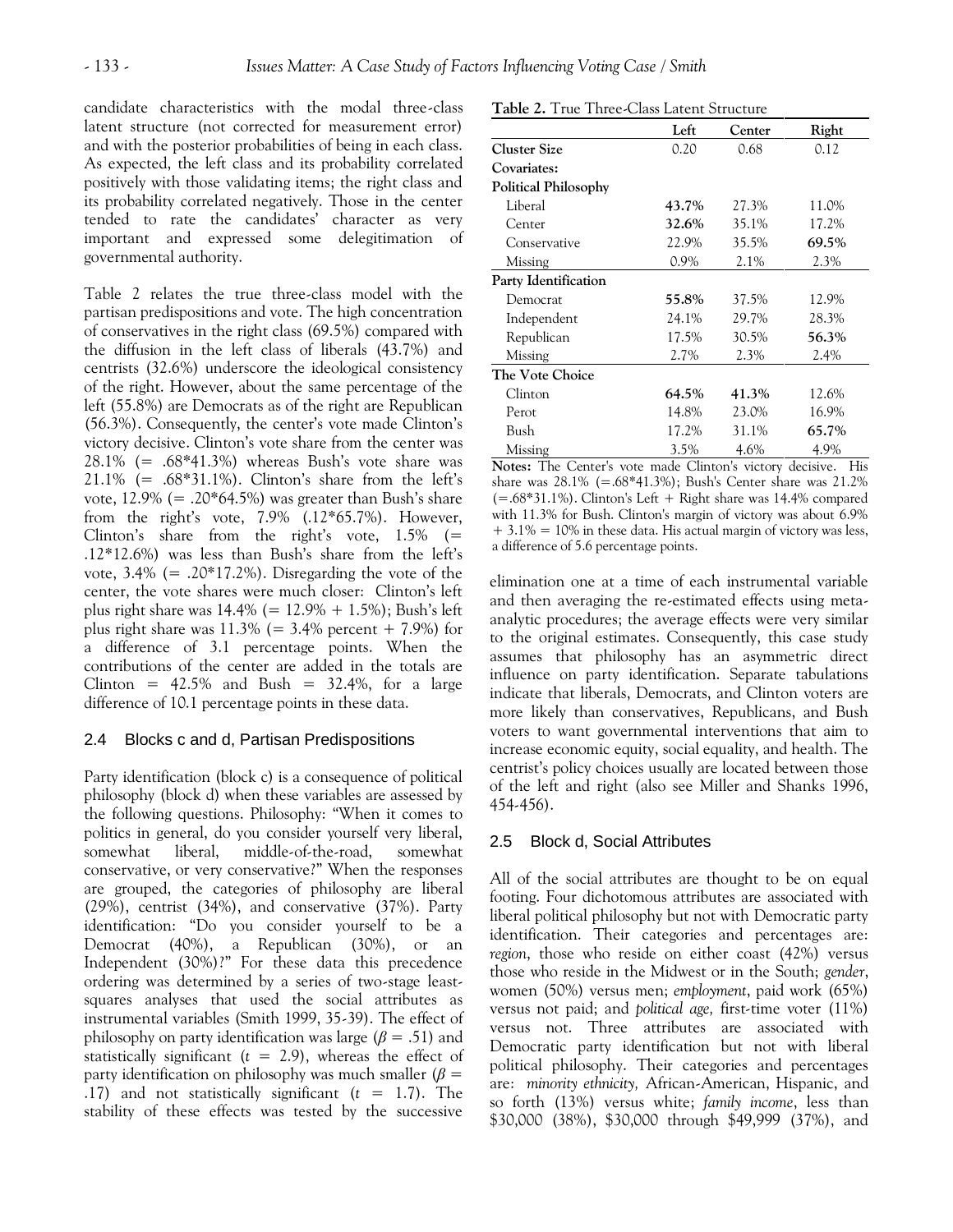$\overline{a}$ 

\$50,000 or more (25%); and *age*, 50 years or older (37%), 30 through 49 (46%), and 18 through 29 (17%).

# **3. Statistical Methods**

This case study estimates recursively the asymmetric effects of the basic variables and the election-specific issues and their latent structure. When the response variable is dichotomous it applies the logistic regression model (Goodman [1972a] 1978, 7-25). When the response variable is an ordinal trichotomy it applies the proportional-odds model (Stokes, Davis, and Koch 2000, 243-257; Agresti 1996, 212-215) and, if that model does not fit well, continuation-ratio logits (Agresti 1996, 218- 220), all implemented by SAS's PROC LOGISTIC. To facilitate interpretation of the results, it uses the incremental-effects, reference-cell parameterization (i.e., dummy variable coding), rather than the deviation-fromthe mean, effect parameterization.

The subsequent tables report the logistic regression coefficient *B<sup>i</sup>* , its standard error (s.e.) in parentheses, and *θ* its odds ratio (Hosmer and Lemeshow 1989); from these the interested reader can calculate the predicted proportions. A  $B_i$  represents the change in the log odds ratio associated with a one-unit change in a stimulus variable. For example, ethnicity *X<sup>i</sup>* is composed of minority and majority groupings. The odds of an event, say, a minority person choosing to vote for Clinton, is that group's probability that it will vote for Clinton divided by that group's probability that it will not vote for Clinton—these odds are high. Similarly, the odds of a majority person voting for Clinton is that group's probability of voting for Clinton divided by that group's probability that it will not vote for Clinton—these odds are much lower. The ratio of these odds—the odds ratio *θ*— expresses the effect of minority versus majority group membership on a vote for Clinton. The *θ* is the exponentiated value *e Bi* of the logistic *B<sup>i</sup>* coefficient; it is the factor by which the odds change when that variable changes by one unit, from majority to minority. The reciprocal of *θ* represents the factor when the change is in the opposite direction, from minority to majority.

Because all of the response variables are ordinal trichotomies, this study first applies the proportional-odds model to obtain one summary odds ratio (Agresti 1996, 212-215; Stokes, Davis, and Koch 2000, 243-252). For example, in a cross--tabulation of gender with philosophy—liberal, centrist, conservative—the *θ* that summarizes the four-fold table composed of gender differences cross-tabulated with philosophy cut liberal versus [centrist + conservative] is assumed to equal the *θ* in the four-fold table composed of the gender differences cross-tabulated with philosophy cut [liberal + centrist]

versus conservative. The model's goodness of fit is tested against the null hypothesis  $H_0$ :  $\beta_k = \beta$  for all *k*; that is, the log odds ratios are the same in each four-fold table; probabilities less than .05 reject this hypothesis (Stokes et al. 2000, 249-250). If that model does not fit well, then continuation-ratio logits are used to decompose the ordinal trichotomies: the first category relative to the other two categories, and then the second category relative to the third category (Agresti 1996, 218-220).

The following diagnostic statistics facilitate assessments of how well these models fit the data: tests of the proportional-odds hypothesis; Hosmer and Lemeshow goodness-of-fit tests based on an approximation to the Pearson  $\chi^2$  (Agresti, 1996, 113-114); changes in the value of Schwarz's (1978) Bayesian information criterion (BIC) statistic (here smaller values imply better models); and changes in the value of the  $-2 \log$  likelihood.<sup>3</sup> To assess the impacts of the issues, the values of the Nagelkerke  $\mathbb{R}^2$ (1991) are compared before and after the issues have been entered into the model (larger values of  $R^2$  are preferred).<sup>4</sup>

When the three-class latent structure is either a response or explanatory variable, the following procedure minimizes the measurement error: The analysis is run on a data set that has three complete records for each respondent. The first record has an additional indicator for the left and the respondent's probability of being in that class; the second record has an additional indicator for the center and the respondent's probability of being in that class; the third record has an additional indicator for the right and the respondent's probability of being in that class. The cross-tabulations and regressions are carried out weighting the data by the probabilities, which sum to unity. Thus, the effective sample size is the original 1,200 respondents minus any missing data.

To uncover the nested interactions among the issues as they affect vote, and to corroborate aspects of the analyses, this study also applies hierarchical log-linear models using the backward selection algorithm of SPSS's HILOGLINEAR procedure to find the model that best fits the data (Goodman [1972b] 1978, 57-109).

 $3$  Schwarz's BIC adjusts the -2 log likelihood statistic by the number of terms in the model and the number of observations used. Lower values indicate more parsimonious models. For the computational formulas see SAS Institute (1997, 453).

<sup>&</sup>lt;sup>4</sup> The Nagelkerke  $R^2$  (1991) adjusts the Cox and Snell  $R^2$  so that its maximum value can equal one. For the computational formulas see SAS Institute (1997, 454).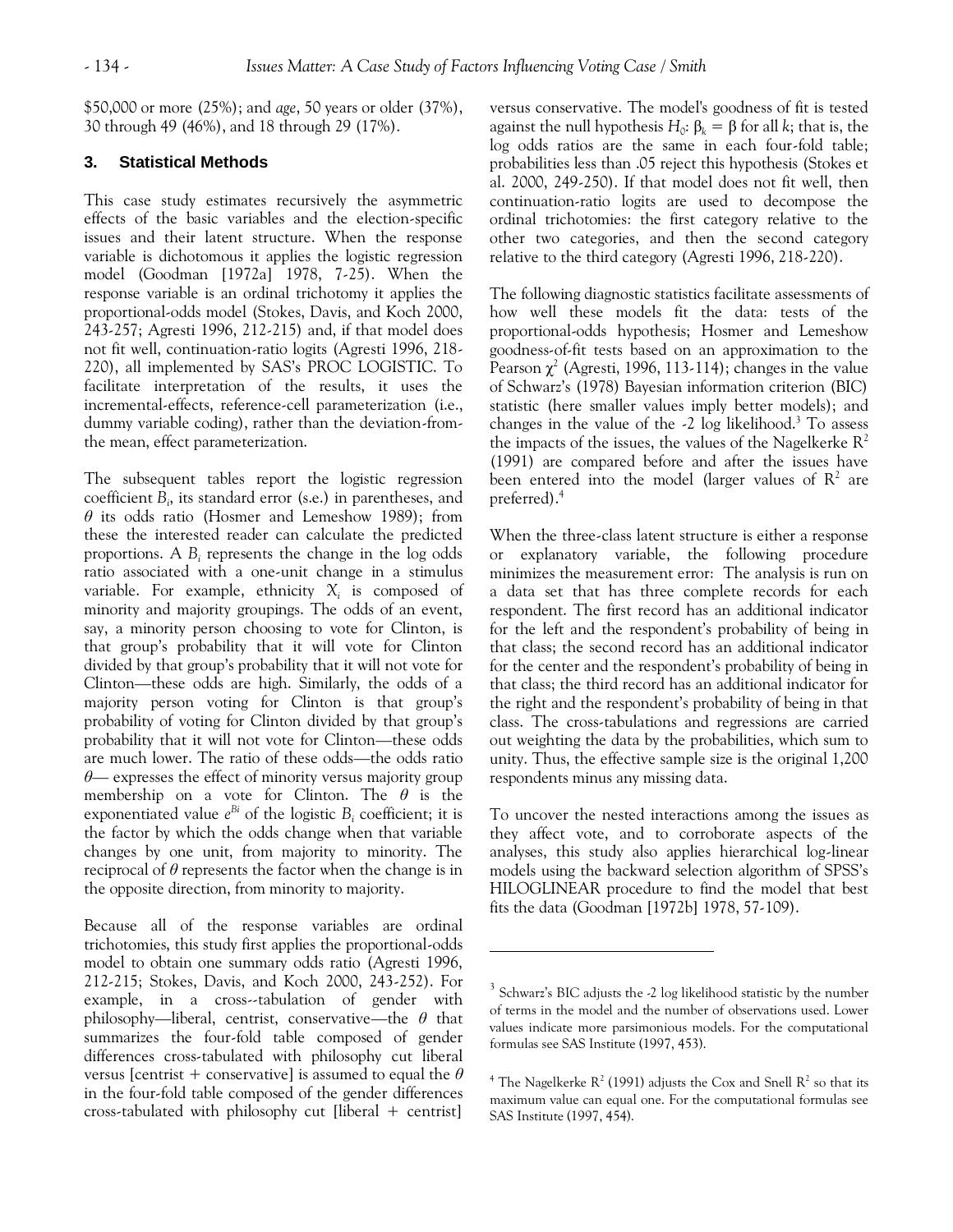#### **4. Results**

The subsequent recursive logistic regressions initially included all prior variables in their set of potential explanatory variables. For reasons of parsimony, variables exhibiting non-significant effects on a response variable were deleted from that set of covariates and the resulting model was re-estimated.

# 4.1 Models Including the Issues Latent Classes

Using the left-center-right latent class structure to summarize the four issues, Table 3 presents the results for the separate recursive logistic regressions; Figure 2, the separate regression graphs that depict these results; and Figure 3, a dependence graph that synthesizes these findings.

#### *The Voting Choice*

 $\overline{a}$ 

The regression of the voting choice on all relevant prior variables indicates that the hypothesis of proportional odds is rejected ( $p = .01$ ).<sup>5</sup> Consequently panel (1) of Table 3 also reports the vote as Clinton versus all others, and, given a vote for other than Clinton, Perot versus Bush. The odds ratios, *θ*s, for the Clinton model indicate those in the left class (4.8) and those in center class (2.1) voted for Clinton, along with Democrats (34.2), Independents (4.3), liberals (3.4), centrists (2.3), and minorities (2.3). Adding the issues latent structure to the basic model improves the  $R^2$  from .43 to .45 or 4.7 percentage change points.

The *θ*s for the Perot versus Bush model indicate that those in the Left class (2.9) and those in the Center class (2.4) were more likely to vote for Perot, as were Democrats (7.1), Independents (6.2), liberals (2.1), and centrists (3.2). The addition of the issues latent structure improves the  $R^2$  from .239 to .254 or 6.3 percentage change points.

The first panel of Figure 2 presents regression graphs that depicts these findings qualitatively. In (1.1) the response variable Clinton (1) versus all others (0) is contained in a single-edged box and depicted as a solid circle labeled Y10; this binary variable is coded (1,0). The four explanatory variables are contained in a double edged box and are positioned in the box according to their precedence ordering, variables most proximate to the response are closest to it (left most); the most prior

 $(1.1)$  Y10 = Clinton (1) versus  $(1.2)$  Y23 = Perot (1) versus Bush



**Figure 2.** Results of Logistic Regression Analyses Depicted by Regression Graphs

variables are farthest from it (right most). The issue latent structure is labeled X13, 23; the numbers indicate the dummy variable coding, respectively, left versus right (13) and center versus right (23). Because of the dummy variable coding of the three-category variables, solid circles depict these binary coded variables. Comparison of the results for Perot (1) versus Bush (0) with the Clinton results shows that qualitatively the issues (X13, 23), party identification (L13, 23), and political philosophy (P13, 23) have similar effects in the two regressions, but minority ethnicity (M10) only directly affects the Clinton vote.

#### *The Issues Latent Classes*

For the regression of the latent classes on its prior variables, which panel (2) of Table 3 presents, the proportional-odds model is not rejected; the *p* = .05 is the threshold value and for reasons of parsimony this

 $5$  For the full proportional-odds model the  $R^2$  is .40; for the issueless model, .38. Their difference represents an increase of 5.3 percentage change points due to the issues.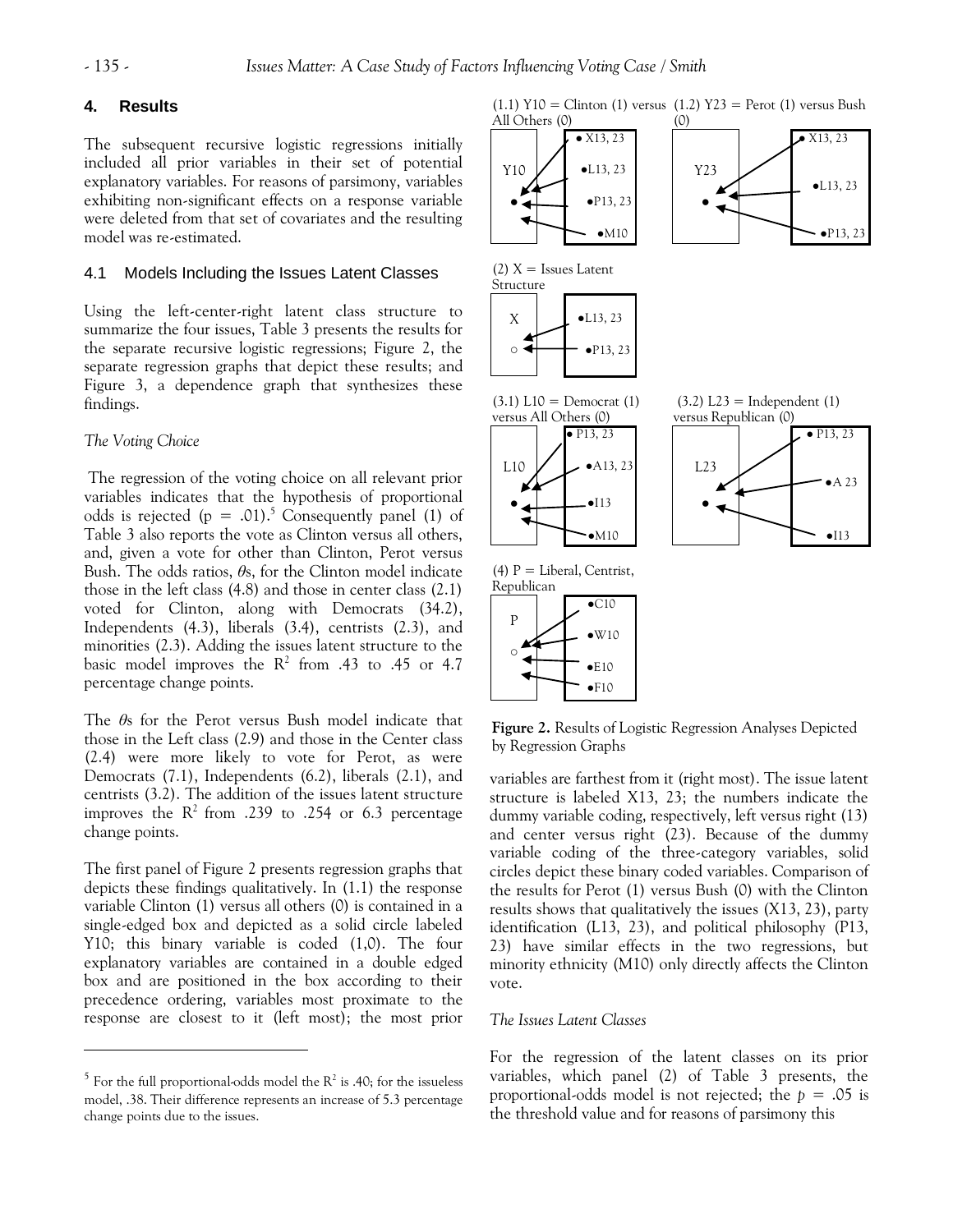| (1) Determinants of Vote:         | Proportional Odds (PO)          |                                 | Clinton vs. All Others       |                               | Perot vs. Bush                  |        |
|-----------------------------------|---------------------------------|---------------------------------|------------------------------|-------------------------------|---------------------------------|--------|
| Clinton, Perot, or Bush           | B                               | Exp(B)                          | B                            | Exp(B)                        | B                               | Exp(B) |
| Intercept1                        | $-4.1(.30)$                     |                                 | $-3.8(.41)$                  |                               |                                 |        |
| Intercept2                        | $-2.4(.28)$                     |                                 |                              |                               | $-2.74(.34)$                    |        |
| M10, Minority Ethnicity vs. White | .68(.27)                        | 2                               | .85(.30)                     | 2.3                           | --                              | --     |
| P13, Liberals vs. Conservatives   | 1.12(.20)                       | 3.1                             | 1.22(.24)                    | 3.4                           | .75(.29)                        | 2.1    |
| P23, Centrists vs. Conservatives  | .97(.19)                        | 2.6                             | .84(.23)                     | 2.3                           | 1.17(.25)                       | 3.2    |
| L13, Democrats vs. Republicans    | 3.68(.22)                       | 39.8                            | 3.53(.27)                    | 34.2                          | 1.96(.33)                       | 7.1    |
| L23, Independents vs. Republicans | 1.77(0.19)                      | 5.9                             | 1.46(.27)                    | 4.3                           | 1.82(.24)                       | 6.2    |
| X13, Left vs. Right Class         | 1.58(.31)                       | 4.9                             | 1.57(.41)                    | 4.8                           | 1.05(.43)                       | 2.9    |
| X23, Center vs. Right Class       | .88(.26)                        | 2.4                             | .74(.37)                     | 2.1                           | .90(.33)                        | 2.4    |
| Tests of Fit:                     |                                 | PO chi2 = 18.4, df = 7, p = .01 |                              | <b>H&amp;L Not Applicable</b> | H&L Not Applicable              |        |
|                                   | Deviance/DF = $.72$ , p = $.98$ |                                 | Deviance/DF = .64, $p = .97$ |                               | Deviance/DF = $.58$ , p = $.93$ |        |

| (2) Determinants of Issues Latent Structure:   | Proportional Odds (PO)            |        |  |  |
|------------------------------------------------|-----------------------------------|--------|--|--|
| Left, Center, Right                            | в                                 | Exp(B) |  |  |
| Intercept 1                                    | $-0.27(0.18)$                     |        |  |  |
| Intercept 2                                    | 1.05(.14)                         |        |  |  |
| P13, Liberals vs. Conservatives                | 1.14(.19)                         | 3.1    |  |  |
| P23, Centrists vs. Conservatives               | 0.79(.18)                         | 2.2    |  |  |
| L13, Democrats vs. Republicans                 | 1.11(.19)                         | 3      |  |  |
| L <sub>23</sub> , Independents vs. Republicans | 0.39(.19)                         | 1.5    |  |  |
| Tests of Fit:                                  | PO chi2 = 9.49, df = 4, $p = .05$ |        |  |  |
|                                                | Deviance/DF = $1.07$ , p = .38    |        |  |  |

| (3) Determinants of Party Identification:                             | Proportional Odds (PO)         |        | Democrats vs. All Others      |        | Independent vs. Republican      |        |
|-----------------------------------------------------------------------|--------------------------------|--------|-------------------------------|--------|---------------------------------|--------|
| Democrat, Independent, Republican                                     | B                              | Exp(B) | B                             | Exp(B) | B                               | Exp(B) |
| Intercept1                                                            | $-2.42(.22)$                   |        | $-1.93(.22)$                  |        |                                 |        |
| Intercept <sub>2</sub>                                                | $-.94(.21)$                    |        |                               |        | $-1.13(0.17)$                   |        |
| M10, Minority Ethnicity vs. White                                     | 1.92(.22)                      | 6.8    | 1.93(.23)                     | 6.9    | --                              | --     |
| A13, Older Age $(50+)$ vs. Younger $(18-29)$                          | .56(.17)                       | 1.8    | .53(.20)                      | 1.7    | --                              | --     |
| A23, Middle Age (30-49) vs. Younger (18-29)                           | .56(.17)                       | 1.8    | .41(.20)                      | 1.5    | $.41(.17)^*$                    | 1.5    |
| I13, Low Income $(<\frac{1}{2}30,000)$ vs High $(\frac{1}{2}50,000+)$ | .66(.16)                       | 1.9    | .47(.14)                      | 1.6    | $.40(.18)$ **                   | 1.5    |
| I23, Middle Income (\$30,000 - \$49,999) vs. High                     | .29(.15)                       | 1.3    | --                            | --     | --                              | --     |
| P13, Liberals vs. Conservatives                                       | 1.68(.15)                      | 5.3    | 1.37(0.17)                    | 3.9    | 1.73(.23)                       | 5.6    |
| P23, Centrists vs. Conservatives                                      | 1.12(.14)                      | 3.1    | .81(.17)                      | 2.2    | 1.23(0.19)                      | 3.4    |
|                                                                       | PO chi2 = 22.5, df = 7, p =    |        | H&L chi2 = 2.8, df = 7, $p =$ |        | $H&L$ chi2 = 4.1, df = 7, p =   |        |
| Tests of Fit:                                                         | .002                           |        | .91                           |        | .77                             |        |
|                                                                       | Deviance/DF = $1.23$ , p = .07 |        | Deviance/DF = 1.20, $p = .21$ |        | Deviance/DF = $.85$ , p = $.54$ |        |

| (4) Determinants of Political Philosophy: | Proportional Odds (PO)                                      |        | Liberal vs. All Others        |        | Centrist vs. Conservative  |        |
|-------------------------------------------|-------------------------------------------------------------|--------|-------------------------------|--------|----------------------------|--------|
| Liberal, Centrist, Conservative           | в                                                           | Exp(B) | B                             | Exp(B) | в                          | Exp(B) |
| Intercept1                                | $-1.60(.14)$                                                |        | $-1.75(.16)$                  |        |                            |        |
| Intercept2                                | $-.14(.13)$                                                 |        |                               |        | $-.17(.07)$                |        |
| C10, Coastal Region vs. Midwest or South  | .28(.11)                                                    | 1.3    | .41(.13)                      | 1.5    | --                         | --     |
| W10, Women vs. Men                        | .45(.11)                                                    | 1.6    | .53(.13)                      | 1.7    | --                         | --     |
| E10, Paid Work vs. Not Paid               | .43(.12)                                                    | 1.5    | .58(.14)                      | 1.8    | --                         | --     |
| F10, First-Time Voter vs. Not First Time  | .43(.17)                                                    | 1.5    | --                            | --     | .69(.24)                   |        |
|                                           |                                                             |        | $H&L$ chi2 = 6.9, df = 6, p = |        |                            |        |
| Tests of Fit:                             | PO chi2 = 9.8, df = 4, p = .044                             |        | .33                           |        | H&L Not Applicable         |        |
|                                           | Deviance/DF = 1.11, $p = .32$ Deviance/DF = 1.74, $p = .14$ |        |                               |        | Deviance/DF Not Applicable |        |

Notes: Standard errors are enclosed in parentheses. A dash (--) indicates that the effect lacks statistical significance and was deleted from the model, which was then re-estimated. \* The base category is (Younger + Older). \*\* The base category is (Middle + High Income). Tests of Fit: PO = Proportional Odds; H&L = Hosmer & Lemeshow.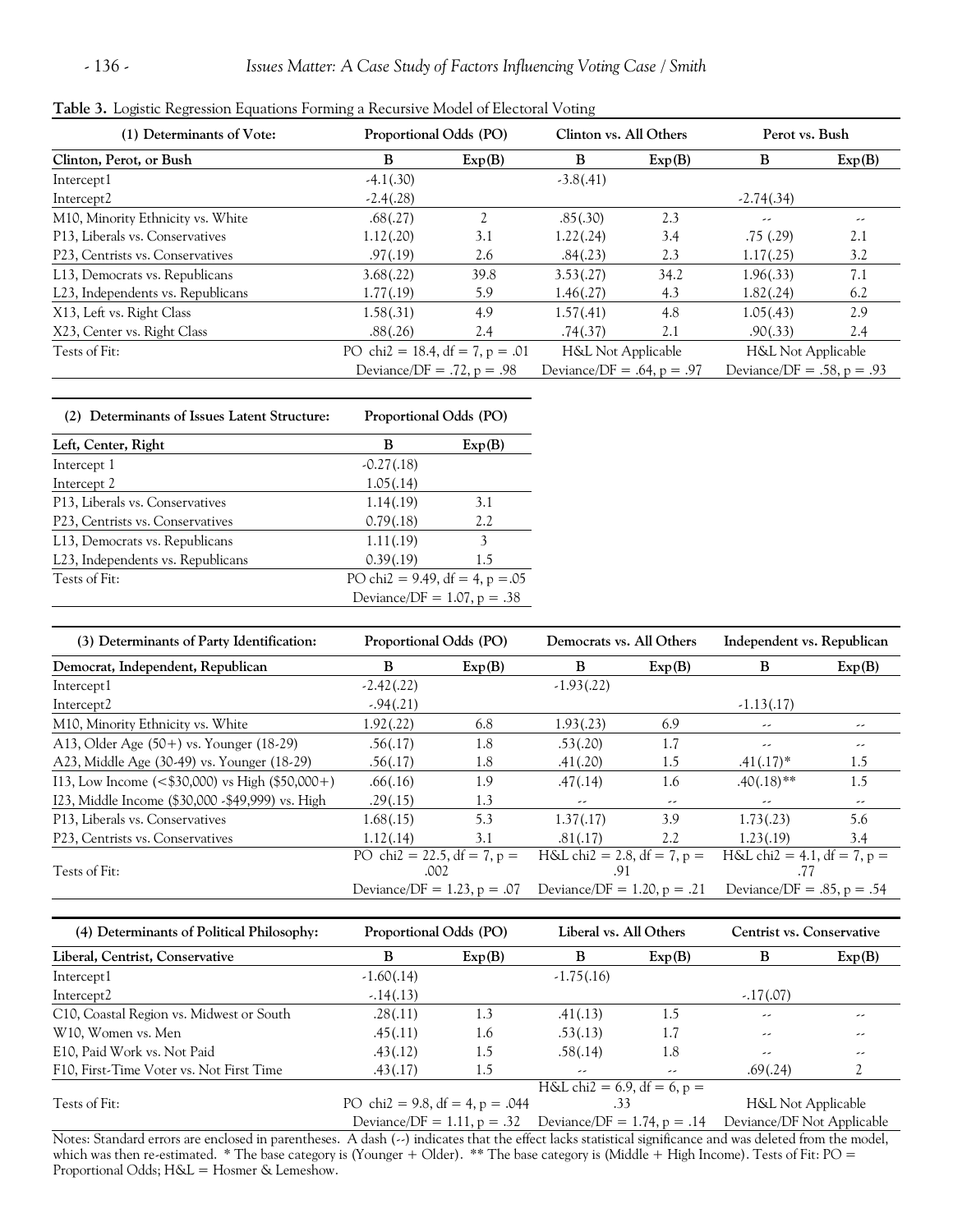model is thought to be appropriate. As the regression graph (2) in Figure 2 makes crystal clear, the variables of political partisanship—party identification (L13, 23) and political philosophy (P13, 23)—directly influence a voter's position on the left-center-right ordinal issues classification (X): that is, Democrats (3), Independents (1.5), liberals (3.1), and centrists (2.2) are more likely to align with the left than with the right; the  $R^2 = .09$ .

#### *Party Identification*

When trichotomous party identification is the response variable, the hypothesis of proportional odds ratios is rejected  $(p = .002)$ ; see panel (3) of Table 3. Even so, the *θ*s for this model are very similar to those for the model in which the response is dichotomized as Democrat (1) versus all others (0). Both models suggest that liberals, centrists, older people, poorer people, and ethnic minorities are likely to have a Democratic identification; the R<sup>2</sup> is about .23. The best-fitting log-linear model ( $χ2$  $= 114.3$ , df  $= 120$ ,  $p = .63$  for the full trichotomy underscores the relevance of these variables: it includes interactions of two variables between Democratic party identification and, respectively, liberal philosophy, older people, people with lower family income, and ethnic minorities; interactions of two variables between lower family income and minority ethnicity and older age; and this interaction of three variables: liberal philosophy\*older age\*minority ethnicity, which implies that for whites, older people are more conservative  $(\tau = -.07)$ ; for minorities, they are not  $(\tau = .03, \text{ not significant}).$ Ethnicity and philosophy are not related ( $\tau = .03$ , not significant).

Because the odds ratios are not proportional, panel (3) of Table 3 presents the results when party identification is treated as two successive dichotomies: Democrats versus [Independents plus Republicans] and, given that the voter is not a Democrat, then Independents versus Republicans. The logit analysis of the first dichotomy finds that liberals (3.9), centrists (2.2), older voters (1.7), middle-aged voters (1.5), voters with low family income (1.6), and ethnic minorities (6.9) have higher odds ratios favoring Democratic party identification than do voters with the opposite characteristics; the  $R^2$  is .21. The bestfitting log-linear model  $(\chi^2 = 71.4, df = 74, p = .56)$ includes the same components as the one above for trichotomous political philosophy.

For the Independent versus Republican dichotomy, panel (3) of Table 3 reports that liberals (5.6), centrists (3.4), middle-aged people relative to all others (1.5), and people with low family income relative to those with more family income (1.5) are more likely to say they are Independent rather than Republican; the  $R^2$  is .17.

The regression graphs 3.1 and 3.2 of Figure 2 clearly show that political philosophy (P13, 23) always influences party identification. Additionally, older age categories (A13, 23), low family income (I13) and minority ethnicity (M10) influence Democratic identification (L10). The middle-aged (A23) and low-family income (I13) respondents are more likely to be Independent than Republican (L23).

## *Philosophy*

The *θ*s in panel (4) of Table 3 produced by the proportional-odds model indicate that residents of a coastal region (1.3), women (1.6), paid workers (1.5), and first-time voters (1.5) lean toward a liberal philosophy; the  $R^2$  is .037. Although the deviance per degree of freedom, the change in the BIC, and the change in the  $-2$ log-likelihood favor this model, the test of the hypothesis that the odds ratios are proportional indicates that the two odds ratios differ slightly  $(p = .044)$ . However, when first-time voters are deleted from this model, the hypothesis of proportional odds is not rejected  $(p = .09)$ , and the *θ*s for region, gender, and paid workers are about the same as in the first model. A best-fitting log-linear model  $(\chi^2 = 22.4, df = 32, p = .90)$  for the five-variable table includes interactions of two variables for each of those four attributes with philosophy. It also includes the gender\*employment interaction—women are less likely than men to be paid for their work  $(\tau = -17)$ .

When philosophy is analyzed as two successive dichotomies—liberal versus [centrist plus conservative], and then, given not liberal, centrist versus conservative two different substantive models hold, see panel (4) of Table 3. Like the proportional-odds models, the logit analysis for the first dichotomy indicates that residents of either coast (1.5), women (1.7), and paid workers (1.8) are more likely to be liberal than are people with the opposite attributes; the  $\mathbb{R}^2$  is .045. The best-fitting loglinear model ( $\chi^2 = 18.7$ ,  $df = 22$ ,  $p = .67$ ) includes the marginal effect of first vote, two-variable interactions of philosophy with coastal region, female gender, and employment, and gender\*employment—again women are less likely than men to be paid for their work.

The logit analysis of the second dichotomy indicates that for first-time voters the odds of being a centrist are twice that for other voters. The best-fitting log-linear model  $(\chi^2)$  $= 13$ ,  $df = 24$ ,  $p = .97$ ) includes coastal region's marginal effect, gender\*employment, and the interaction of first vote with being a centrist. Separate analyses indicate that first time voters tend to be younger ( $p < .001$ ), have lower family income ( $p < .005$ ), want some health care reform  $(p < .02)$ , and vote for Perot  $(p < .004)$ .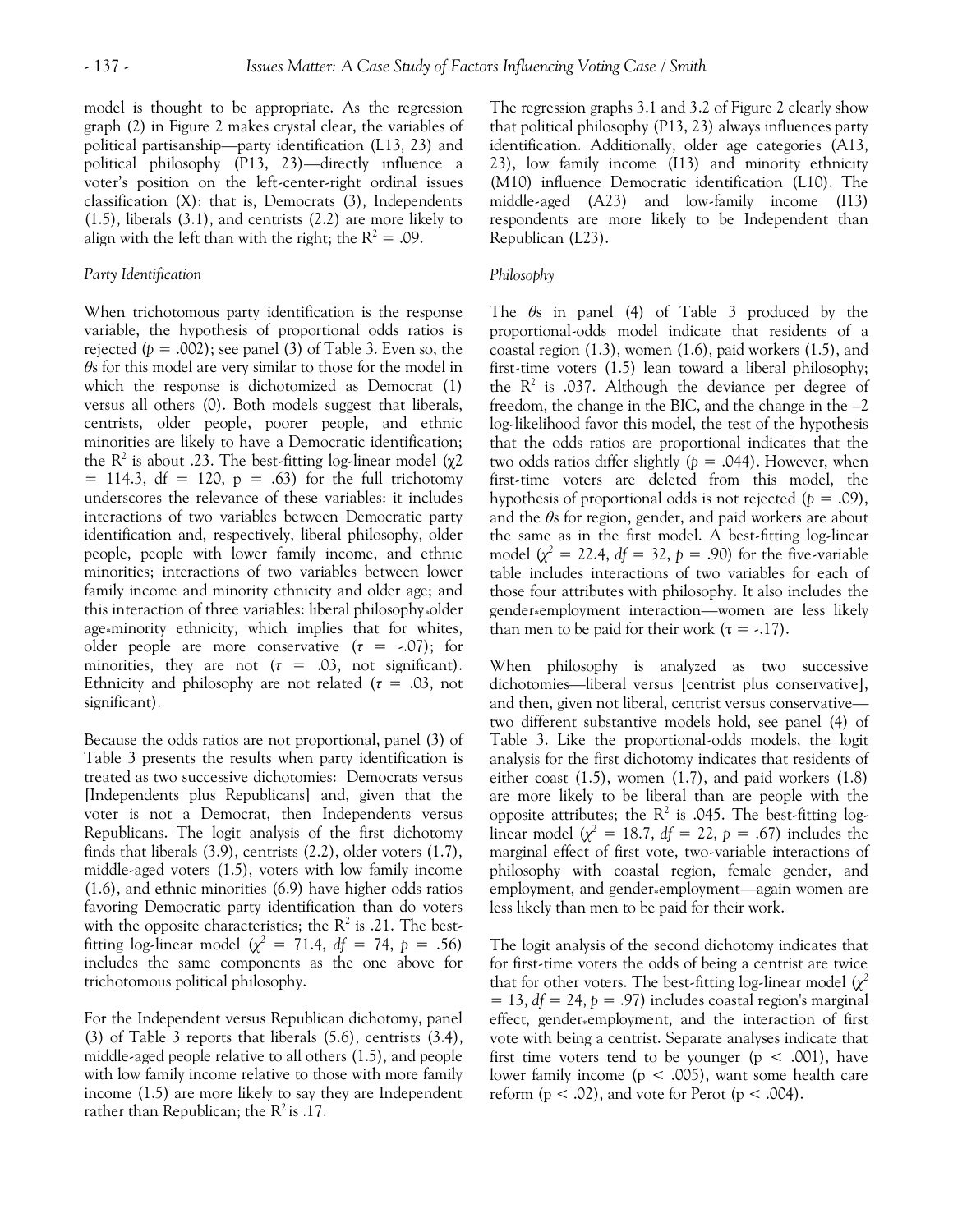

Note: Ordinal trichotomies are depicted as circles  $\circ$  and dichotomies as solid circles  $\bullet$ . The acronyms for the background attributes are:  $C =$  coastal region;  $W =$  women;  $E =$  employed paid work;  $F =$  first-time voter;  $A =$  age category,  $I =$  family income category; and  $M =$  minority status

**Figure 3.** Dependence Graph for Network of Ordinal and Dichotomous Variables

The regression graph (4) of Figure 2 emphasizes that coastal region (C10), women (W10), paid workers (E10), and first-time voters (F10) are more likely to be liberal than conservative (P). Additionally, first-time voters tend to be centrist rather than conservative and women are less likely than men to be paid for their work.

#### *Dependence Graph*

At this point, the big picture is obscure: how do these various relationships fit together forming a system? The dependence graph of Figure 3 provides an answer. It simplifies the detailed findings by depicting the variables as either ordered trichotomies (circles) or as dichotomies (solid circles). It depicts the conditional dependencies by the arrows linking the blocks of variables; a missing edge between two variables in different blocks indicates that their relationship is conditionally independent. Reading the diagram from left to right it shows that the latent classes of the issues directly determine the voting choice, as do party identification and political philosophy; additionally, minority ethnicity has a direct effect on vote. The latent classes of the issues are directly determined by the partisan predispositions of party identification and political philosophy, with the latter shaping the former, along with age and family income. Political philosophy is in turn shaped by area of residence, gender, employment, and first-time voting. Apparently, political philosophy is a pivotal variable: it directly influences party identification, positions on the issues, and the voting choice; change a person's political philosophy and this will change the person's party identification, positions on issues, and vote.

This dependence graph is very similar to a summarizing path diagram for a recursive path analysis of a system of ordinal and dichotomous variables; Smith (1972) provides an example of the path analysis of such variables using Kendall's τ. However, a number of other statistical methods are available. These include the assignment of equal-interval scales to the variables (e.g., Smith 1999); the use of rank correlation methods in the Kendall's  $\tau$  or Spearman's rho families of statistics (e.g., Smith 1978 1985 1986); weighted least squares methods based on Goodman and Kruskal's gamma or Somers's  $d_{vx}$  both using Mann-Whitney statistics (Carr, Hafner, and Koch 1989; Stokes, Davis, and Koch 2000); LISREL modeling based on polychoric and tetrachoric correlation coefficients (Jöreskog and Sörbom 1993, 44-50); and log linear models (Goodman 1972a 1972b). The interested reader can use the online data set to explore these methods and to delve more deeply into the causal analysis of such systems (Pearl 2000; Wermuth 2003, 50-53; Morgan and Winship 2007); now this case study focuses on the separate issues.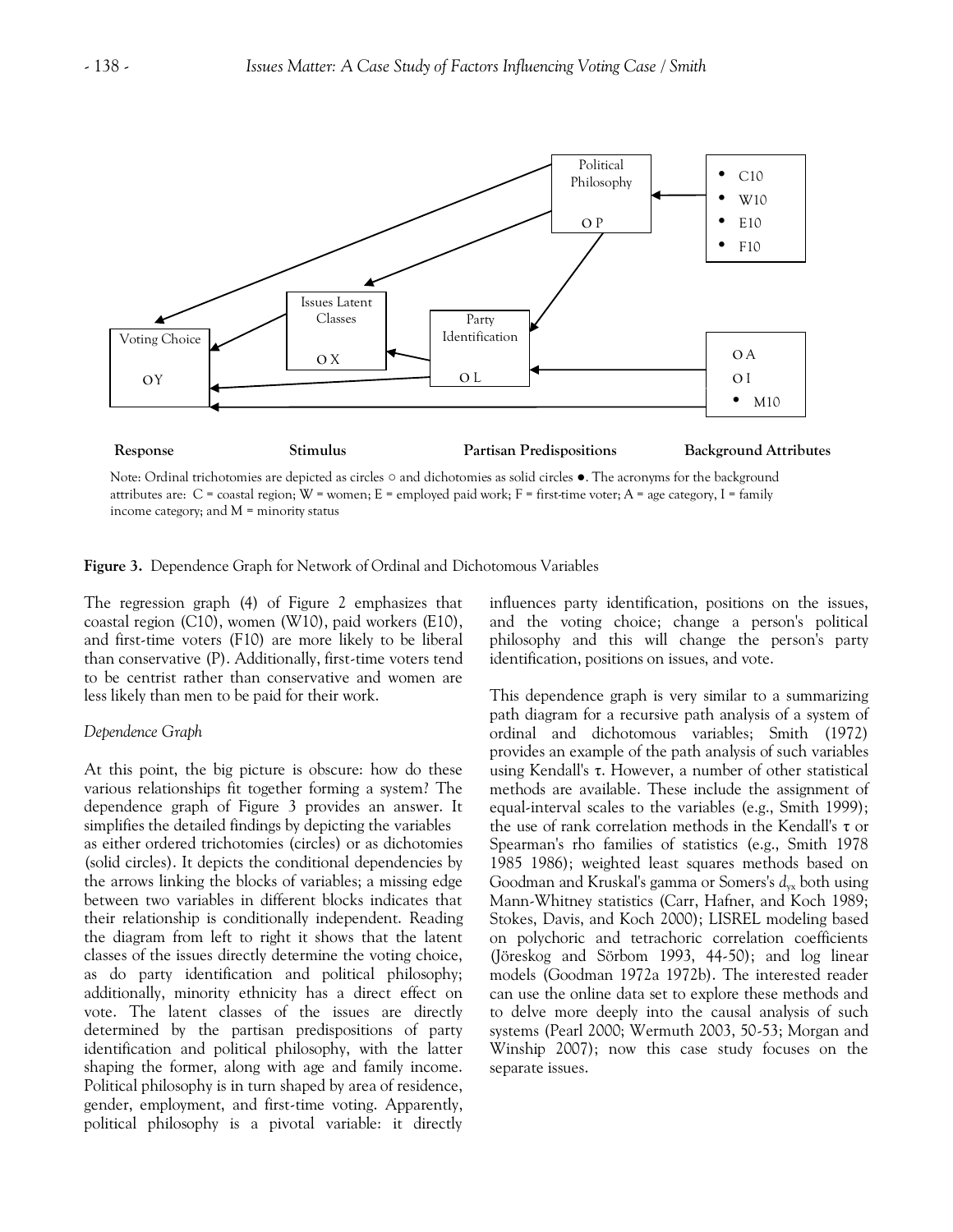$\overline{a}$ 

#### 4.2 Models Including the Separate Issues

The latent class model combines the separate issues forming a useful composite, but its contributions to the overall  $R^2$ s are not very high. For the separate issues this section presents analyses that improve their contributions to the  $R^2$ s; uncovers their unique determinants; summarizes their patterns of direct and indirect dependencies; and probes their interaction effects.

# *Separate Issues and the Vote*

Table 4 presents the results from logistic regressions that quantify the direct effects on the voting trichotomy of the separate issues, the partisan predispositions, and the attributes—the hypothesis of proportional odds is rejected ( $p = .002$ ). However, the other measures of fit are fine and the effects are instructive. When the issues, party identification, and philosophy are controlled, only two social attributes directly influence the vote: minorities are more likely to vote for Clinton; people with middle-family income are less likely. Of course, Democrats (33.5), Independents, liberals, and centrists are more likely to vote for Clinton. The *θ*s for the issues are significant and improve the explanation:<sup>6</sup> When they are excluded the  $R^2$  is .54, when included, .57—an increase of about 5.6 percentage change points, which is slightly larger than the 5.3 percentage change points found earlier due to the latent structure of the issues.<sup>7</sup>

The voting results for Clinton (versus Perot plus Bush)

are similar to those from the proportional odds model. Regarding social attributes, the *θ* for minorities becomes larger (2.7), the family income effect drops out, and the *θ* for older people (1.9) becomes significant. In this model the economy is the most pivotal issue: the *θ*s for the effects on vote of either level of support for economic interventions are significant (3.7 and 1.7, respectively), followed by lack of concern about character (2.8), the environment (1.6), and support for comprehensive health care reforms (1.5). When the issues are excluded the  $R^2$  is .55, when they are included it is .605. The difference of .055 represents an increase of 10 percentage change points due to the separate issues, which is considerably larger than the 4.7 percentage change points found earlier due to the issues latent structure.<sup>8</sup>

When votes for Perot versus Bush are probed the *θ*s for ethnicity and family income lack significance, but older people are more likely to vote for Bush (1.6). However, Democrats (7.2), Independents (6.3), liberals (1.8), and centrists (2.9), are more likely to vote for Perot than for Bush. The issue of the economy does not distinguish between Perot and Bush voters, but supporters of comprehensive health care reform (2.1), the environment (1.5), and Clinton's character (1.8) are more likely to vote for Perot than for Bush. When the issues are excluded the  $\mathbb{R}^2$  is .32, when included, .36; the difference of .04 represents an increase of about 12.5 percentage change points which is much larger then the 6.3 percentage change points found earlier due to the inclusion of the latent structure of the issues.<sup>9</sup>

The separate issues explained more of the variance in vote than their latent structure explained; they noticeably improved the explanations of the Clinton vote and the Perot vote. The economic issue had the strongest direct effect on votes for Clinton but no measured effect on the Perot vote. Character, environmental concern, and health care reform had significant independent effects.

# *Determinants of the Separate Issues*

 $\overline{a}$ 

By regressing each separate issue on the prior variables of

<sup>6</sup> An ordinary least-squares regression analysis based on the assignment of equal-interval scales to the categories of the variables provides the following overall estimates of the effects of the issues. The basic model explained 50 percent of the variance in vote; the issues, an additional 4.62 percent, an increase in  $\mathbb{R}^2$  of 9.24 percentage change points. Party identification mediated the effects on vote of many of the other variables and it had by far the strongest direct effect,  $\beta$  = .54. Minority status had a direct effect of  $\beta$  = .06, liberalism's effect was  $\beta$  = .12 (its zero-order effect on vote was .40), and, among the four issues, character had the largest direct effect, *β* = -.16; compared with *β* = .09 for health care reform, *β* = .07 for economic interventions, and  $\beta$  = .08 for the environment. Thus, distrust of character, a variable closely linked to delegitimation of authority and to conservative positions on issues, slightly offset the liberal positions on the issues. However, these results are based on the assignment of equal-interval scales to the categories of the variables; the results from the logistic regressions are more appropriate.

<sup>7</sup> The proportional odds model lacking the issues reduced the BIC from 1,791.5 to 1291.5, by 27.9 percentage change points. The model including the separate issues reduced the BIC to 1,249.5, by 30.3 percentage change points; the issues improved the fit of the model.

<sup>8</sup> For Clinton versus all others, the model including the issues reduced the BIC from 1,219.8 to 763.7, by 37.4 percentage change points. The model lacking the issues reduced the BIC to 794.8, by 34.8 percentage change points; the issues improved the fit.

<sup>9</sup> For Perot versus Bush, the model lacking the issues reduced the BIC from 731 to 615, by 15.9 percentage change points. The model with the issues further reduced the BIC to 613, or 16.1 percentage change points.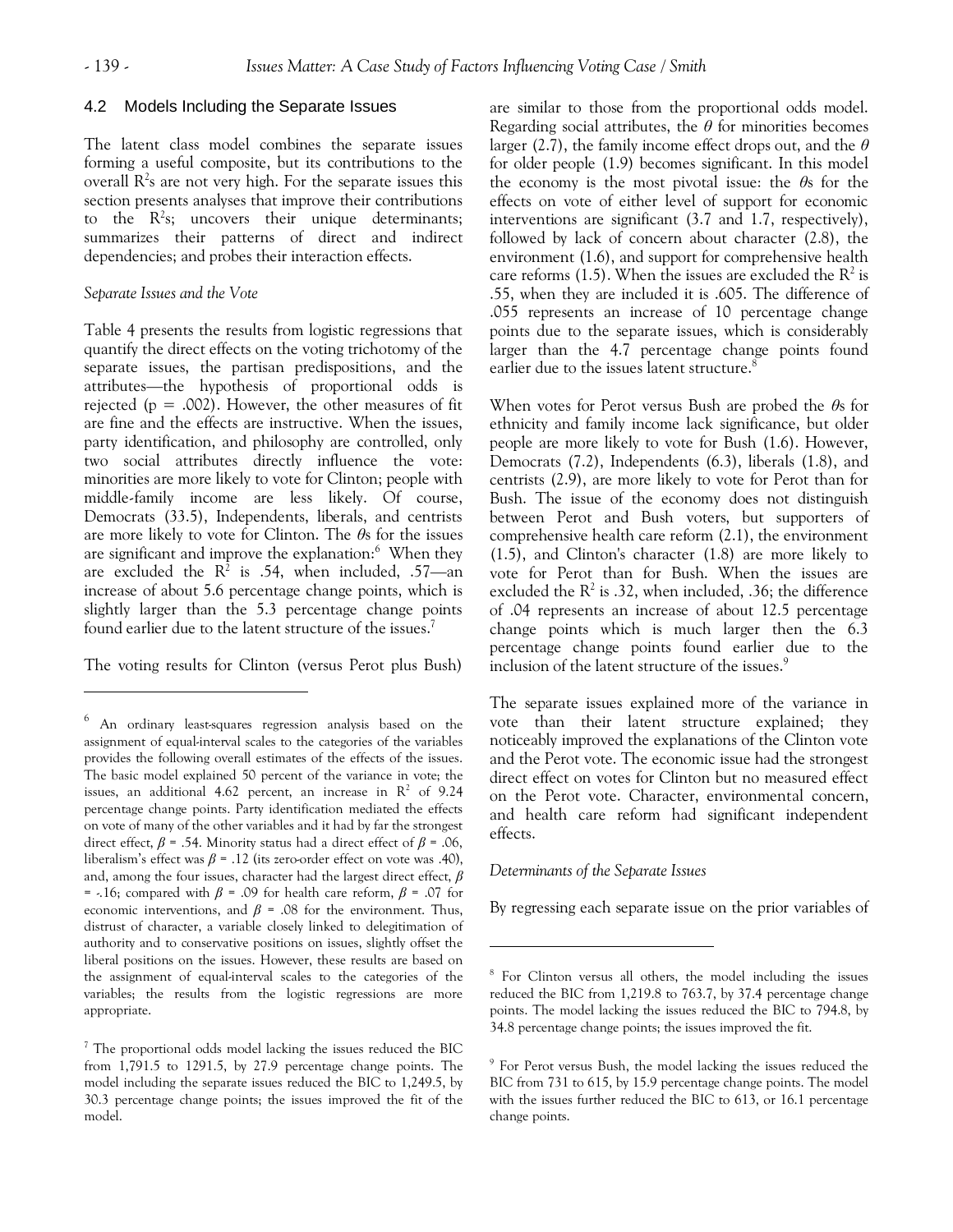| <b>Block a: Determinants of Vote:</b>                  |              | Proportional Odds (PO)                       | Clinton vs. All Others       |        | Perot vs. Bush                                                 |                                |
|--------------------------------------------------------|--------------|----------------------------------------------|------------------------------|--------|----------------------------------------------------------------|--------------------------------|
| Clinton, Perot, or Bush                                | B            | Exp(B)                                       | B                            | Exp(B) | B                                                              | Exp(B)                         |
| Intercept1                                             | $-4.1(0.27)$ |                                              | $-4.5(.37)$                  |        |                                                                |                                |
| Intercept <sub>2</sub>                                 | $-2.3(0.23)$ |                                              |                              |        | $-2.34(.24)$                                                   |                                |
| M10, Minority Ethnicity vs. White                      | .72(.28)     | 2.1                                          | 1.00(.31)                    | 2.7    | --                                                             | --                             |
| I20, Middle Income (\$30,000 - \$49,999)<br>vs. Others | $-.39(.16)$  | $.67 \text{ or } 1.5$                        | --                           | --     | --                                                             | --                             |
| A10, Older Age $(50+)$ vs. All Others                  | --           | --                                           | .63(.21)                     | 1.9    | $-.47(.23)$                                                    | $.63$ or $1.6$                 |
| P13, Liberals vs. Conservatives                        | .89(.21)     | 2.4                                          | 1.06(.25)                    | 2.9    | .60(.28)                                                       | 1.8                            |
| P23, Centrists vs. Conservatives                       | .84(.19)     | 2.3                                          | .82(.24)                     | 2.3    | 1.08(.24)                                                      | 2.9                            |
| L13, Democrats vs. Republicans                         | 3.51(.23)    | 33.5                                         | 3.46(.28)                    | 31.9   | 1.98(.32)                                                      | 7.2                            |
| L23, Independents vs. Republicans                      | 1.69(.20)    | 5.4                                          | 1.38(.28)                    | 4.0    | 1.84(.23)                                                      | 6.3                            |
| EI13, Two Economic Interventions<br>vs.None            | $.73(.23)*$  | 2.1                                          | 1.32(.29)                    | 3.7    | --                                                             | --                             |
| EI23, One Economic Intervention vs.<br>None            | --           |                                              | .53(.22)                     | 1.7    | --                                                             | --                             |
| HR13, Two Healthcare Reforms vs.<br>None               | .71(.21)     | 2                                            | $.42(.21)*$                  | 1.5    | .73(.25)                                                       | 2.1                            |
| HR23, One Healthcare Reform vs. None                   | .41(.20)     | 1.5                                          | --                           | --     | --                                                             | --                             |
| EV10, Environment is Very Important                    | .53(.16)     | 1.7                                          | .49(.20)                     | 1.6    | .41(.21)                                                       | 1.5                            |
| CN10, Character is Not Very Important                  | .97(.16)     | 2.6                                          | 1.02(.20)                    | 2.8    | .58(.21)                                                       | 1.8                            |
|                                                        |              | $\overline{PO}$ chi2 = 30, df = 11, p = .002 | Deviance/DF = $.97, p = .64$ |        |                                                                | Deviance/DF = $1.22$ , p = .06 |
|                                                        |              | Deviance/DF = $.87, p = .995$                |                              |        | H&L X2 = 7.6, df = 8, p = .48 H&L chi2 = 12.9, df = 8, p = .11 |                                |

**Table 4.** Effects on Vote of the Separate Issues and Prior Variables

Deviance/DF = .87, p = .995 H&L X2 = 7.6, df = 8, p = .48 H&L chi2 = 12.9, df = 8, p = .11 BIC 1791.5 reduced to 1249.5 BIC 1219.8 reduced to 763.7 BIC 731 reduced to 613.1 -2LL 1778.1 reduced to 1161.9 -2LL 1213 reduced to 682.3 -2LL 724.7 reduced to 556.4

Notes: Standard errors are enclosed in parentheses. A dash (--) indicates that the effect lacks statistical significance and was deleted from the model, which was then re-estimated. \* The base category is (All Other Categories). Tests of Fit: PO = Proportional Odds; H&L = Hosmer & Lemeshow; BIC = Schwarz's Bayesian Criterion; -2LL = -2 Log Likelihood.

partisanship and social background, the analyses of Table 5 uncover their unique pattern of determinants.

*Block b1, the Economy (EI)*:When the logistic procedure treats this clearly materialist issue as a trichotomous ordinal response, the hypothesis of proportional odds is not rejected  $(p = .11)$ . Democrats  $(2.7)$ , Independents (1.4), liberals (2.3), centrists (1.4), and women (1.5) support governmental economic interventions aiming to provide more jobs and consumer protection; the  $\mathbb{R}^2$  is .13.

*Block b2, Health Care Reform (HR)*: Although the hypothesis of proportional odds is rejected  $(p = .006)$ , this model does underscore the materialist aspect of reform: Democrats, liberals, and poorer people wanted more comprehensive reform; Republicans, conservatives, and affluent people did not; the  $R^2$  is .17. Reform is best modeled using continuation-ratio logits: pro-reform on both items (1) versus all other responses (0) and then plus on one item (1) versus not plus on any items (0). Substantiating the materialist aspect of reform, the factors favoring comprehensive change are Democrats (1.6), liberals (2.9), centrists (1.5), low family income  $(2.1)$ , and middle family income  $(1.6)$ ; the R<sup>2</sup> is .11. When the second dichotomy is modeled the effect of family income drops out: Democrats (3.4), Independents

(1.8), liberals (2.5), and centrists (2.2) favor one aspect of reform; the  $\mathbb{R}^2$  is .16.

*Block b3, the Environment (EV)*: Environmental concern has both materialist and post-materialist aspects. Apparently, poor people and minorities primarily want protection from the polluted environments to which they are exposed (which is a materialist concern), more so than protection of natural habitats from the violations of people and industry (which is a post-materialist concern). Model 1 indicates that women (1.3), minorities (1.4), and people with low family income (1.4) said the environment is an important determinant of their vote (the middlefamily income indicator has no effect,  $p = .58$ ). However, only the effect of low family income—a materialist attribute—persists when both political philosophy and party identification are controlled. When in Model 2 political philosophy is controlled, then the effect of gender (1.2) becomes not statistically significant ( $p =$ .09). This lack of an effect is consistent with the idea that liberalism interprets women's environmental concern (Smith 1993a, 286). In Model 2 the odds ratio for minority status (1.4) remains unchanged, but it significance  $(p = .07)$  is questionable.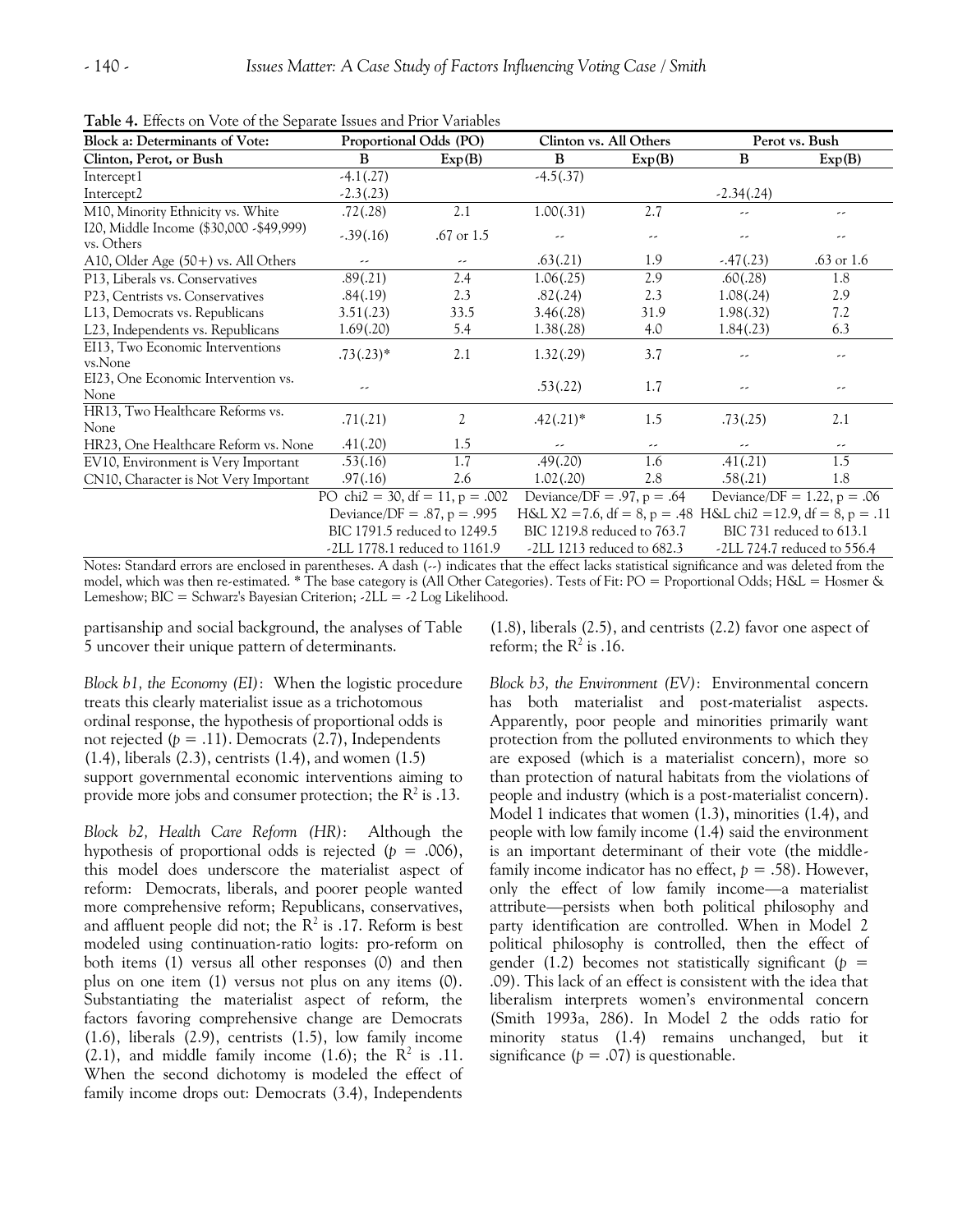| Block b1: Presidential Economic Interventions (EI) | Proportional Odds (PO)       |        |  |  |
|----------------------------------------------------|------------------------------|--------|--|--|
|                                                    | В                            | Exp(B) |  |  |
| Intercept1                                         | $-2.62(0.16)$                |        |  |  |
| Intercept <sub>2</sub>                             | $-.42(.14)$                  |        |  |  |
| W <sub>10</sub> , Women vs. Men                    | .40(.12)                     | 1.5    |  |  |
| P13, Liberals vs. Conservatives                    | .84(.16)                     | 2.3    |  |  |
| P23, Centrists vs. Conservatives                   | .36(.15)                     | 1.4    |  |  |
| L13, Democrats vs. Republicans                     | .99(.16)                     | 2.7    |  |  |
| L <sub>23</sub> , Independents vs. Republicans     | .31(.16)                     | 1.4    |  |  |
|                                                    | PO X2 = 8.87, df = 5, $p =$  |        |  |  |
| Tests of Fit:                                      | .11                          |        |  |  |
|                                                    | Deviance/DF = $.95, p = .54$ |        |  |  |
|                                                    |                              |        |  |  |

| Table 5. Determinants of the Positions on the Separate Issues |  |
|---------------------------------------------------------------|--|
|---------------------------------------------------------------|--|

| Block b2: Healthcare Reform (HR)                  | Proportional Odds (PO)      |        | Both Reforms vs. Not Both |                                                             | One Reform vs. None |                               |
|---------------------------------------------------|-----------------------------|--------|---------------------------|-------------------------------------------------------------|---------------------|-------------------------------|
|                                                   | B                           | Exp(B) | B                         | Exp(B)                                                      | В                   | Exp(B)                        |
| Intercept1                                        | $-2.40(.18)$                |        | $-2.03(.20)$              |                                                             |                     |                               |
| Intercept2                                        | $-.57(.16)$                 |        |                           |                                                             | $-.85(.15)$         |                               |
| 113, Low Income $(<\frac{1}{2}30,000)$ vs. High   | .66(.16)                    | 1.9    | .75(.20)                  | 2.1                                                         | --                  | --                            |
| I23, Middle Income (\$30,000 - \$49,999) vs. High | .34(.16)                    | 1.4    | .47(.20)                  | 1.6                                                         | --                  | --                            |
| P13, Liberals vs. Conservatives                   | 1.16(.16)                   | 3.2    | 1.07(.18)                 | 2.9                                                         | .90(.22)            | 2.5                           |
| P23, Centrists vs. Conservatives                  | .63(.15)                    | 1.9    | .41(.18)                  | 1.5                                                         | .80(.19)            | 2.2                           |
| L13, Democrats vs. Republicans                    | .93(.16)                    | 2.5    | $.49(.15)*$               | 1.6                                                         | 1.24(.21)           | 3.4                           |
| L23, Independents vs. Republicans                 | .43(.16)                    | 1.5    | --                        | --                                                          | .59(.20)            | 1.8                           |
|                                                   | PO chi2 = 18.1, df = 6, p = |        |                           | $H&L$ chi2 = 10.2, df = 9, p =                              |                     | $H&L$ chi2 = 3.1, df = 6, p = |
| Tests of Fit:                                     | .006                        |        | .33                       |                                                             | .79                 |                               |
|                                                   | Deviance/DF = $1.37$ , p =  |        |                           |                                                             |                     |                               |
|                                                   | .047                        |        |                           | Deviance/DF = 1.21, $p = .26$ Deviance/DF = 1.91, $p = .11$ |                     |                               |

| Block b3: The Environment is a Very Important    |                                                          |                  |                 |                  |                                                                                     |        |  |
|--------------------------------------------------|----------------------------------------------------------|------------------|-----------------|------------------|-------------------------------------------------------------------------------------|--------|--|
| (VIP)                                            |                                                          | Model 1 Yes, VIP |                 | Model 2 Yes, VIP | Model 3 Yes, VIP                                                                    |        |  |
| Determinant of My Vote (EV)                      | B                                                        | Exp(B)           | B               | Exp(B)           | B                                                                                   | Exp(B) |  |
| Intercept                                        | $-0.46(.10)$                                             |                  | $-0.83(0.13)$   |                  | $-91(.14)$                                                                          |        |  |
| W10, Women vs. Men                               | .28(.12)                                                 | 1.3              | $.21(.12)$ n.s. | 1.2              | --                                                                                  | --     |  |
| M10, Minority vs. White                          | .37(.18)                                                 | 1.4              | $.33(.18)$ n.s. | 1.4              | --                                                                                  | --     |  |
| 110, Low Income $(<\frac{1}{2}30,000)$ vs. Other | .36(.12)                                                 | 1.4              | .36(.13)        | 1.4              | .32(.13)                                                                            | 1.4    |  |
| P <sub>13</sub> , Liberals vs. Conservatives     | Not Entered                                              | Not Entered      | .75(.15)        | 2.1              | .56(.16)                                                                            | 1.7    |  |
| P23, Centrists vs. Conservatives                 | In Model                                                 | In Model         | .50(.15)        | 1.6              | .33(.15)                                                                            | 1.4    |  |
| L13, Democrats vs. Republicans                   | Not Entered                                              | Not Entered      | Not Entered     | Not Entered      | .72(.16)                                                                            | 2.1    |  |
| L <sub>23</sub> , Independents vs. Republicans   | In Model                                                 | In Model         | In Model        | In Model         | $.27(.17)$ n.s.                                                                     | 1.3    |  |
|                                                  | H&L chi2 = 3.5, df = 4, p = H&L chi2 = 18.1, df = 9, p = |                  |                 |                  | $H&L$ chi2 = 13.2, df = 8, p =                                                      |        |  |
| Tests of Fit:                                    |                                                          | .48              |                 | .035             | ٠H.                                                                                 |        |  |
|                                                  |                                                          |                  |                 |                  | Deviance/DF = 1.24, p = .29 Deviance/DF = 1.6, p = .051 Deviance/DF = 2.03, p = .02 |        |  |

| Block b4: The Character of a Candidate is Not a Very |                                | Model 1, Not VIP      |             | Model 2, Not VIP                | Model 3, Not VIP             |                                      |  |  |
|------------------------------------------------------|--------------------------------|-----------------------|-------------|---------------------------------|------------------------------|--------------------------------------|--|--|
| Important Determinant of My Vote (CN)                | B                              | Exp(B)                | B           | Exp(B)                          | В                            | Exp(B)                               |  |  |
| Intercept                                            | $.01(.17)$ n.s.                |                       | $-.47(.20)$ |                                 | $-.83(.21)$                  |                                      |  |  |
| E10, Paid Work vs. Not Paid                          | .35(.14)                       | 1.4 or .71            | .28(.14)    | 1.3 or $.77$                    | .28(.14)                     | $1.3 \text{ or } .77$                |  |  |
| A13, Older Age (50+) vs. Younger (18-29)             | $-.38(.18)$                    | .68 or $1.5$          | $-.36(.18)$ | $0.70 \text{ or } 1.4$          | $-43(0.19)$                  | $0.65$ or 1.5                        |  |  |
| A23, Middle Age (30-49) vs. Younger (18-29)          | $-0.35(0.17)$                  | $.70 \text{ or } 1.4$ | $-.33(.17)$ | $0.72$ or 1.4                   | $-.40(.18)$                  | $0.67$ or 1.5                        |  |  |
| P13, Liberals vs. Conservatives                      | Not Entered                    | Not Entered           | .96(.15)    | 2.6                             | .68(.16)                     |                                      |  |  |
| P23, Centrists vs. Conservatives                     | In Model                       | In Model              | .67(.14)    | 2                               | .48(.15)                     | 1.6                                  |  |  |
| L13, Democrats vs. Republicans                       | Not Entered                    | Not Entered           | Not Entered | Not Entered                     | .79(.16)                     | 2.2                                  |  |  |
| L23, Independents vs. Republicans                    | In Model                       | In Model              | In Model    | In Model                        | .76(.17)                     | 2.1                                  |  |  |
| Tests of Fit:                                        | Deviance/DF = $1.04$ , p = .96 |                       |             | Deviance/DF = $.6, p = .86$     | Deviance/DF = 1.2, $p = .19$ |                                      |  |  |
|                                                      | $H&L$ chi2 = .07, df = 4, p =  |                       |             |                                 |                              | $H\&L \text{ chi2} = 4, df = 8, p =$ |  |  |
|                                                      |                                | .99                   |             | H&L chi2 = 1.7, df = 7, p = .98 | .86                          |                                      |  |  |

Notes: Standard errors are enclosed in parentheses. A dash (--) indicates that the effect lacks statistical significance and was deleted from the model, which was then re-estimated. \*The base category is (All Other Categories). \*\*The base category is (Middle + High Income).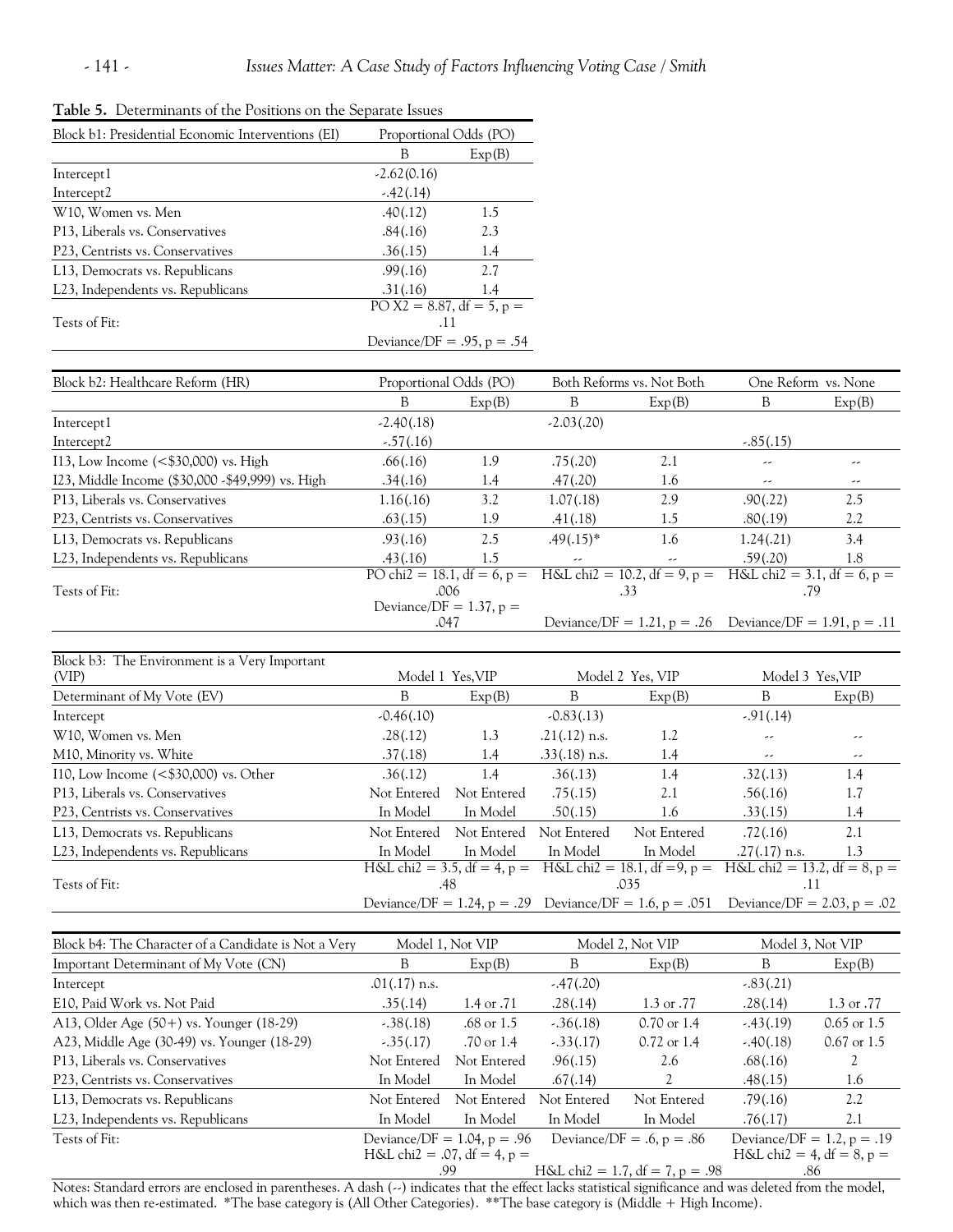In Model 3 the control for party identification decisively eliminates the effects on environmental concern of gender ( $p = .17$ ) and minority status ( $p = .62$ ). The latter's absence of a significant effect is consistent with the view that Democratic party identification and not liberal philosophy interprets this choice of minorities. In the re-estimated model only low family income, political philosophy, and

party identification directly determine environmental concern; the  $\mathbb{R}^2$  is .07. The environmental issue thus has materialist and post-materialist aspects.

*Block b4, Character (CN)*: The character issue (i.e., Clinton's character) had moral and political aspects: The unchanging *θ*s for the social attributes when the partisan predispositions are controlled suggest the moral aspects; the *θ*s for political philosophy and party identification suggest the political aspects In Model 3 people not paid for their work  $(1.3 = 1/0.77)$  such as housewives, homemakers, and retirees; older people  $(1.5 = 1/0.65)$ ; and middle-aged people  $(1.5 = 1/0.67)$  are more likely to take a moral position saying that the character of the candidates was a very important factor in determining their vote. Contrariwise, liberals (2), centrists (1.6), Democrats (2.2), and Independents (2.1) are more likely to take a political position saying that the candidates' character was <u>not</u> very important; the  $R^2$  is .10. Additional controls for universal access to healthcare and for public health interests change the significance of the paid work attribute  $(p = .14)$ ; this suggests that the abortion issue may explain why housewives and homemakers are concerned about the character of the candidates.

The economic and health care reform issues tapped materialist interests, the environmental issue tapped both materialist (protection from unsafe environments) and post-materialist (protection of the environment) interests, and the character issue had both moral and political aspects.

# *Edge Matrices*

Because of the large number of variables and their interrelationship, graphing the dependencies is not easy. Instead, this case study uses parental and ancestor edge matrices to portray the dependencies (Wermuth 2003, 50-52). The parental edge matrix of Table 6 lists the ordinal and dichotomous response variables on the rows (graph modelers refer to these as children) and lists the prior ordinal and dichotomous explanatory variables on the columns (graph modelers refer to these as parents). A conditional dependency between a prior explanatory variable and a response is indicated by 1; two variables that are independent of each other in the model are

indicated by a zero, as is the absence of a directed relationship between variables in the same block. For vote (Y) the pattern of 1s indicates that all four of the issues (EI, HR, EV, and CN) have direct influence, along with party identification, political philosophy, age, income, and minority ethnicity. The pattern of 0s indicates that coastal residence, women, paid employment, and first time voters do not directly influence vote. Among the other interesting relationships are those between the social attributes and the variables of political partisanship. The patterns of 1s and 0s indicate that age, income, and minority ethnicity directly influence party identification but not political philosophy; contrarily, coastal region, women, paid employment, and first-time voting directly influence political philosophy but not party identification. These two patterns enabled these social attributes to be used as instrumental variables in the earlier two-stage least squares analysis that found that political philosophy is prior to party identification in these data (Smith 1999).

The overall ancestor edge graph of Table 7 has a similar structure to that of the parental graph, but the ancestors who indirectly influence a child through their direct

**Table 6.** Edge Matrix Summarizing Direct Dependencies on Prior Variables

| Priors:                 |           | Y            | EI           |              |              | $HR$ EV $ CN $ | L            | ${\bf P}$    | $\mathsf{C}$ | W            | E            | F            | A            | I            | $\mathbf{M}$ |
|-------------------------|-----------|--------------|--------------|--------------|--------------|----------------|--------------|--------------|--------------|--------------|--------------|--------------|--------------|--------------|--------------|
| Responses:              |           | $\circ$      | $\circ$      | $\circ$      |              |                | $\circ$      | $\circ$      | ٠            |              |              |              | $\circ$      | $\circ$      |              |
| $\overline{\textbf{Y}}$ | $\circ$   | $\mathbf{1}$ | $\mathbf{1}$ | 1            | 1            | 1              | 1            | $1\,$        | 0            | 0            | 0            | 0            | $\mathbf{1}$ | 1            | 1            |
| $\overline{EI}$         | $\circ$   |              | 1            | 0            | 0            | 0              | 1            | $\mathbf{1}$ | 0            | $\mathbf{1}$ | 0            | 0            | 0            | 0            | 0            |
| HR                      | $\circ$   |              |              | $\mathbf{1}$ | 0            | 0              | $\mathbf{1}$ | $\mathbf{1}$ | 0            | 0            | 0            | 0            | 0            | 1            | 0            |
| $E$ V                   | $\bullet$ |              |              |              | $\mathbf{1}$ | 0              | $\mathbf{1}$ | $\mathbf{1}$ | 0            | 0            | 0            | 0            | 0            | $\mathbf{1}$ | 0            |
| $\overline{\text{CN}}$  | $\bullet$ |              |              |              |              | 1              | 1            | $\mathbf{1}$ | 0            | 0            | 1            | 0            | $\mathbf{1}$ | 0            | 0            |
| L                       | $\circ$   |              |              |              |              |                | 1            | $\mathbf{1}$ | 0            | 0            | 0            | 0            | 1            | 1            | 1            |
| ${\bf P}$               | $\circ$   |              |              |              |              |                |              | $\,1$        | $\,1$        | $\mathbf{1}$ | $\mathbf{1}$ | $\mathbf{1}$ | 0            | 0            | 0            |
| $\overline{C}$          | $\bullet$ |              |              |              |              |                |              |              | 1            | 0            | 0            | 0            | 0            | 0            | 0            |
| W                       |           |              |              |              |              |                |              |              |              | 1            | 0            | 0            | 0            | 0            | 0            |
| E                       | $\bullet$ |              |              |              |              |                |              |              |              |              | 1            | 0            | 0            | 0            | 0            |
| $\overline{\mathbf{F}}$ |           |              |              |              |              |                |              |              |              |              |              | 1            | 0            | 0            | 0            |
| A                       | $\circ$   |              |              |              |              |                |              |              |              |              |              |              | 1            | 0            | 0            |
| I                       | $\circ$   |              |              |              |              |                |              |              |              |              |              |              |              | $\mathbf{1}$ | 0            |
| M                       |           |              |              |              |              |                |              |              |              |              |              |              |              |              | 1            |

Note: This matrix summarizes finding from Tables 4 and 5 treating the variables as ordinals symbolized by circles ○ or dichotomies symbolized by sold circles ●. The acronyms are: Y= vote;  $EI$  = economy issue;  $HR$  = Healthcare reform;  $EV$  = environment;  $CN =$  character not important;  $L =$  party identification;  $P =$  political philosophy;  $W =$  women;  $E =$  paid employment;  $F =$  first-time voter;  $A = age$ ;  $I =$  income;  $M =$ minority status.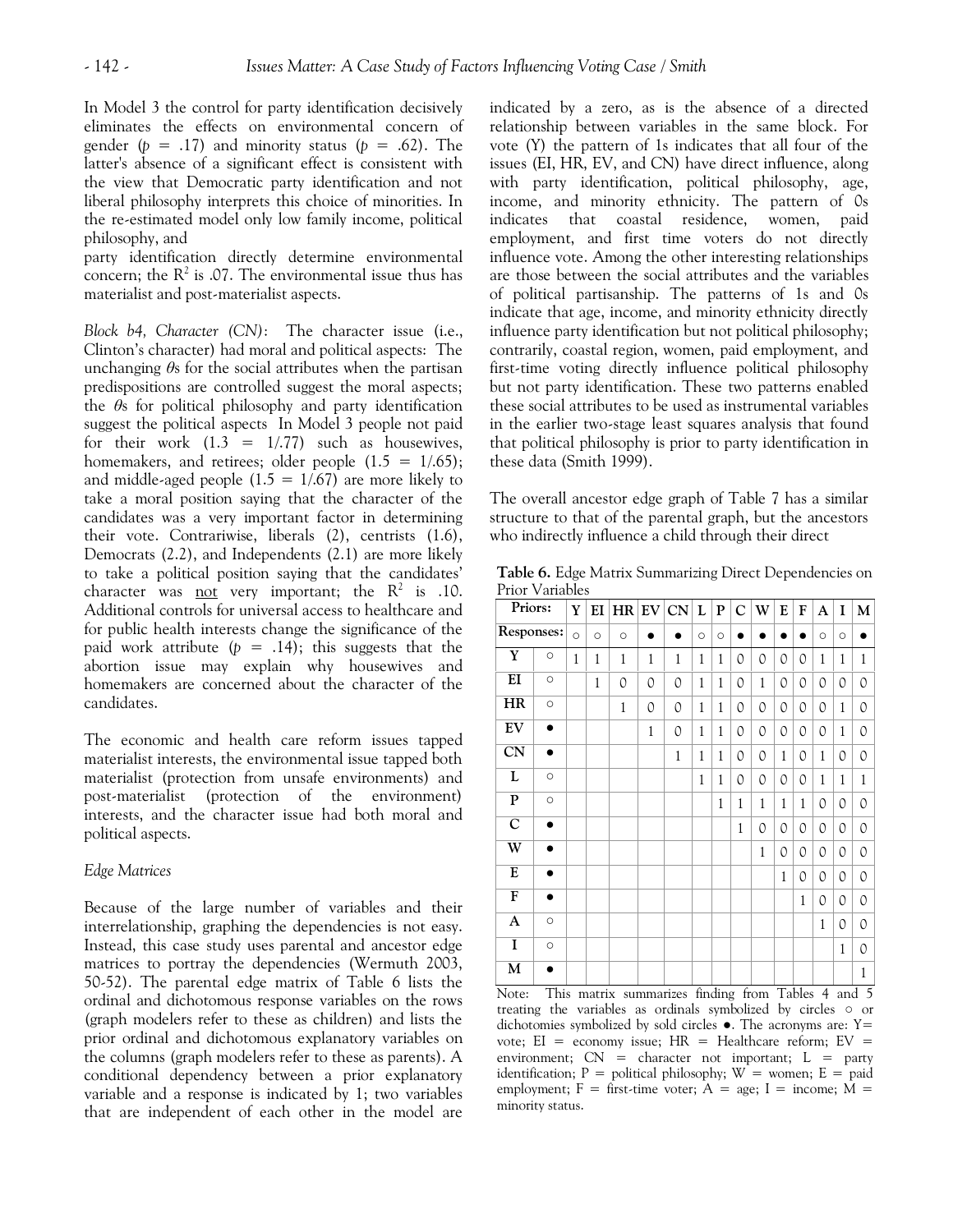influence on parents are also designated by 1s; no indirect or direct influence is indicated by 0s. For vote (Y) all of the prior variables have either direct or indirect influence as indicated by the universal pattern of 1s. Moreover, background variables C through M directly influence or indirectly influence (through variables of political partisanship) positions on all four of the issues. The patterns of distinct relationships between the social attributes that influence political philosophy and those that influence party identification are the same as in the earlier matrix. How best to quantify such direct and indirect dependencies in matrices of ordinal and dichotomous variables is a problem for further research.

#### 4.3 Interaction Effects

To further study how the four separate issues interacted to influence vote, they were cross-tabulated directly with voting choice—inclusion of other variables in the crosstabulation would produce too many cells with zero cases. The backward selection procedure found this best-fitting log-linear model  $(\chi^2 = 45.3, df = 56, p = .85)$  comprising four components: character\*environment\* reform\* economy; character\*environment\*vote; economy\*vote; and reform vote. These imply that the four issues directly affected vote but, in addition, there were some significant interactions among the variables. The interacting variables that had the same qualitative relationship with vote (either  $+ +$  or - -) tended to have mutually intensifying effects. Thus, the character\*environment\*vote interaction implied that, among those voters who were not very concerned about the environment (-), the effect of being very concerned about character (-) on Republican vote (-) was stronger (*τ* = .37) than that effect among those voters very concerned about the environment  $(+)$   $(\tau = .18)$ . Alternatively, among those voters very concerned about character (-), the effect of lack of environmental concern (-) on Republican vote (-) was stronger (*τ* = .30) than that effect among those not very concerned about character  $(+)$   $(\tau = .12)$ . When the Democratic candidates emphasized the strengths of their own characters  $(+)$ , this may have weakened the effect of lack of environmental concern (-) on Republican vote (-). Alternatively, when the Democratic candidates emphasized their concern about the environment  $(+)$ , this may have weakened the impact of the character issue (-) on Republican vote (-).

A reason for this environmental interaction effect that weakened the negative effect of a candidate's character on Democratic vote may be as follows. Some evangelical Christians are both anti-women's choice concerning abortions and also believe that human beings are the custodians of God's earth, and that we should take good

**Table 7.** Edge Matrix Summarizing Direct and Indirect Dependencies on Priors

|             | Priors:    | Y            | EI           | HR      | ${\rm EV}$   | CN           | L            | ${\bf P}$ | $\mathbf C$  | W             | E            | F            | A             | I            | M            |
|-------------|------------|--------------|--------------|---------|--------------|--------------|--------------|-----------|--------------|---------------|--------------|--------------|---------------|--------------|--------------|
|             | Responses: | $\circ$      | $\circ$      | $\circ$ |              |              | $\circ$      | $\circ$   |              |               |              |              | $\circ$       | $\circ$      |              |
| $\mathbf Y$ | $\circ$    | $\mathbf{1}$ | $\mathbf{1}$ | 1       | $\mathbf{1}$ | $\mathbf{1}$ | $\mathbf{1}$ | 1         | $\mathbf{1}$ | $\mathbf{1}$  | $\mathbf{1}$ | 1            | $\mathbf{1}$  | $\mathbf{1}$ | $\mathbf 1$  |
| EI          | $\circ$    |              | 1            | 0       | 0            | 0            | $\mathbf{1}$ | 1         | $\mathbf{1}$ | 1             | $\mathbf{1}$ | 1            | 1             | 1            | 1            |
| HR          | $\circ$    |              |              | $\,1$   | 0            | 0            | $\,1$        | 1         | $\mathbf{1}$ | $\mathbf{1}$  | $\mathbf{1}$ | $\mathbf{1}$ | 1             | $\,1$        | $\mathbf{1}$ |
| EV          |            |              |              |         | $\mathbf{1}$ | 0            | $\mathbf{1}$ | 1         | $\mathbf{1}$ | 1             | $\mathbf{1}$ | $\mathbf{1}$ | $\mathbf{1}$  | $\mathbf{1}$ | $\mathbf{1}$ |
| <b>CN</b>   | $\bullet$  |              |              |         |              | $\mathbf{1}$ | $\mathbf{1}$ | 1         | $\mathbf{1}$ | $\mathbf{1}$  | $\mathbf{1}$ | $\mathbf{1}$ | $\mathbf{1}$  | 1            | 1            |
| L           | $\circ$    |              |              |         |              |              | $\mathbf{1}$ | 1         | 0            | $\mathcal{O}$ | 0            | 0            | $\mathbf{1}$  | $\mathbf{1}$ | $\mathbf{1}$ |
| ${\bf P}$   | $\circ$    |              |              |         |              |              |              | 1         | 1            | 1             | $\mathbf{1}$ | 1            | 0             | 0            | 0            |
| $\mathbf C$ |            |              |              |         |              |              |              |           | 1            | $\mathcal{O}$ | 0            | 0            | $\mathcal{O}$ | 0            | 0            |
| W           |            |              |              |         |              |              |              |           |              | 1             | 0            | 0            | 0             | 0            | 0            |
| E           |            |              |              |         |              |              |              |           |              |               | $\mathbf{1}$ | 0            | $\mathcal{O}$ | 0            | 0            |
| F           | n          |              |              |         |              |              |              |           |              |               |              | 1            | $\mathcal{O}$ | 0            | 0            |
| A           | $\circ$    |              |              |         |              |              |              |           |              |               |              |              | $\mathbf{1}$  | 0            | 0            |
| 1           | $\circ$    |              |              |         |              |              |              |           |              |               |              |              |               | 1            | 0            |
| M           |            |              |              |         |              |              |              |           |              |               |              |              |               |              | $\mathbf{1}$ |

Note: This matrix summarizes findings from Tables 4, 5, and 6 treating the variables as ordinals symbolized by circles ○ or dichotomies symbolized by solid circles  $\bullet$ . The acronyms are: Y= vote;  $EI = economy$  issue;  $HR = Healthcare$  reform;  $EV =$ environment;  $CN =$  character not important;  $L =$  party identification;  $P =$  political philosophy;  $W =$  women;  $E =$  paid employment;  $F =$  first-time voter;  $A = age$ ;  $I = income$ ;  $M =$ minority status.

care of it; they are pro-environment, at least implicitly. Clinton favored women's choice; evangelical Christians deemed this stance among others of his to be a character flaw. However, Gore and Clinton favored protection of the environment. This could have created a crosspressure that moderated the anti-Clinton fervor of some evangelical Christians.

The four-issue interaction (character $*$ environment $*$ reform<sub>\*</sub> economy) implied that the association between opposition to health care reform (-) and opposition to economic interventions (-) varied depending upon concern about character and environmental concern. When voters were very concerned about the environment (+) but not very concerned about character (+) (i.e*.*, disposed toward the Democratic position on those issues), then the association between opposition to reform (-) and opposition to interventions in the economy (-) was weaker ( $\tau = .15$ ) than that association  $(\tau = .28)$  when voters were not very concerned about the environment (-) but were very concerned about character (-) (i.e., disposed toward the Republican position on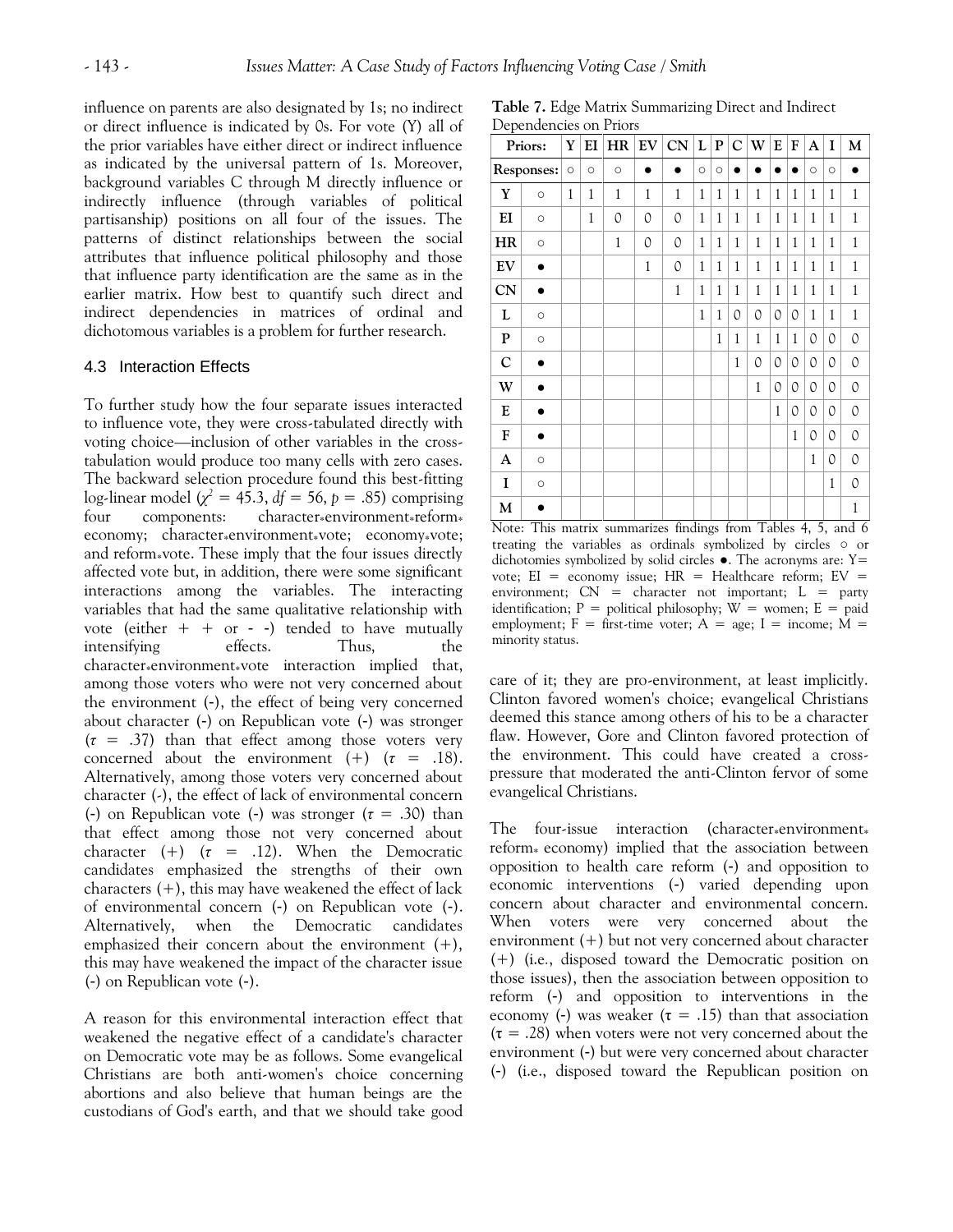those issues).<sup>10</sup> Thus, the character and the environmental issues intensified the consistency of voters' attitudes about governmental interventions in the economy and health care. When Democratic candidates emphasized their concern about the environment and the strengths of their own characters this may have weakened the consistency of opposition to governmental interventions in the economy and in the health care system. These four issues were synergistic; they certainly did matter.

# **5. Conclusion**

 $\overline{a}$ 

This case study has applied the multivariate dependencies paradigm to develop graphical models of a system of variables that produces voting choices. In these models the voters' choices are influenced by the issues of the campaign, which this study conceptualizes as stimuluses; party identification and political philosophy, which this study conceptualizes as stable partisan predispositions; and social attributes, which shape the predispositions. Most simply, the voting choice here depends on the conjunction of the stimuluses and the predispositions, with the social attributes affecting the latter. Other studies can develop this basic model by studying interpersonal and media influence and religion; important factors that this survey questionnaire did not tap; and by testing the precedence ordering. Although this model was developed using data for the 1992 election, it is consistent with many of the findings of numerous studies of electoral voting in the United States. It also provide sensitizing observations about the 2008 election campaign in the United States, which as noted earlier, shares some features with this earlier election.

The decisive issues in the 2008 election were very similar to those in 1992; the economy, health care reform, the environment (and energy), and character were all salient. With the melt down of the financial institutions in the United States and globally, the economy became most salient. Obama successfully linked the McCain-Palin ticket to the failed economic policies of George W. Bush

(i.e., deregulation; tax cuts for the wealthy, and deficits) and this helped him to win. Obama's health care reform proposal was thought by many to be better than McCain's, which probably would increase the already high numbers of people (about 47 million) that lack health insurance. The public thought that Obama was more concerned about the effects of energy policy on the environment and global warming; McCain and Palin's mantra "drill, baby, drill!" disclosed their lack of environmental concern and advocacy of simplistic solutions to complex problems

Much like the 1992 campaign, the Republicans attacked the character of the Democrats' candidate. Obama was characterized as friendly to terrorists and radical clergy; a Muslim and not a Christian; betraying the troops in Iraq and accepting defeat; being pro-Palestinian and anti-Israel; wanting sex to be taught to kindergarteners; supporting infanticide (i.e., abortions); and being a socialist. He countered these attacks forthrightly and also attacked McCain and Palin about their character.

The latent structure analysis shows that Clinton won in 1992 because he captured the vote of the center; Obama did this in 2008. Although Palin mobilized the Republican base of evangelicals, many centrists and some prudent conservatives thought that she was not prepared to be president should McCain become immobilized or die in office. Palin's limitations pushed them to support Obama and Biden, helping to create their margin of victory of 6.8 percentage points, which is larger than the 5.6 for Clinton over Bush.

# **6. Acknowledgments**

The author thanks John Anzalone and John Hodgins of Frederick/Schneiders and Thomas Buchberger of Aetna Health Plans for providing this survey for secondary analysis, Seymour Martin Lipset and Juan J. Linz for conversations that facilitated this research, Jay Magidson for guiding me through the latent structure analysis, and several anonymous reviewers for their critique. To facilitate replication the questionnaire and relevant data are available on the internet.

 $10$  For the two other types of voters  $-$  those who experienced a cross--pressure between their attitudes about the environment and character — the associations were as follows. When the environment was not very important  $\left(\cdot\right)$  and character was not very important  $\left(\cdot\right)$ the association between opposition to governmental interventions in the economy and in health care — support for the Republican positions — was  $\tau$  = .165. When the environment was very important (+) and character was very important (-) the association between opposition to governmental interventions in the economy and in health care – support for the Republican positions – was  $\tau = .12$ . Environmental concern weakened the consistency of the Republican issue positions even when character was important.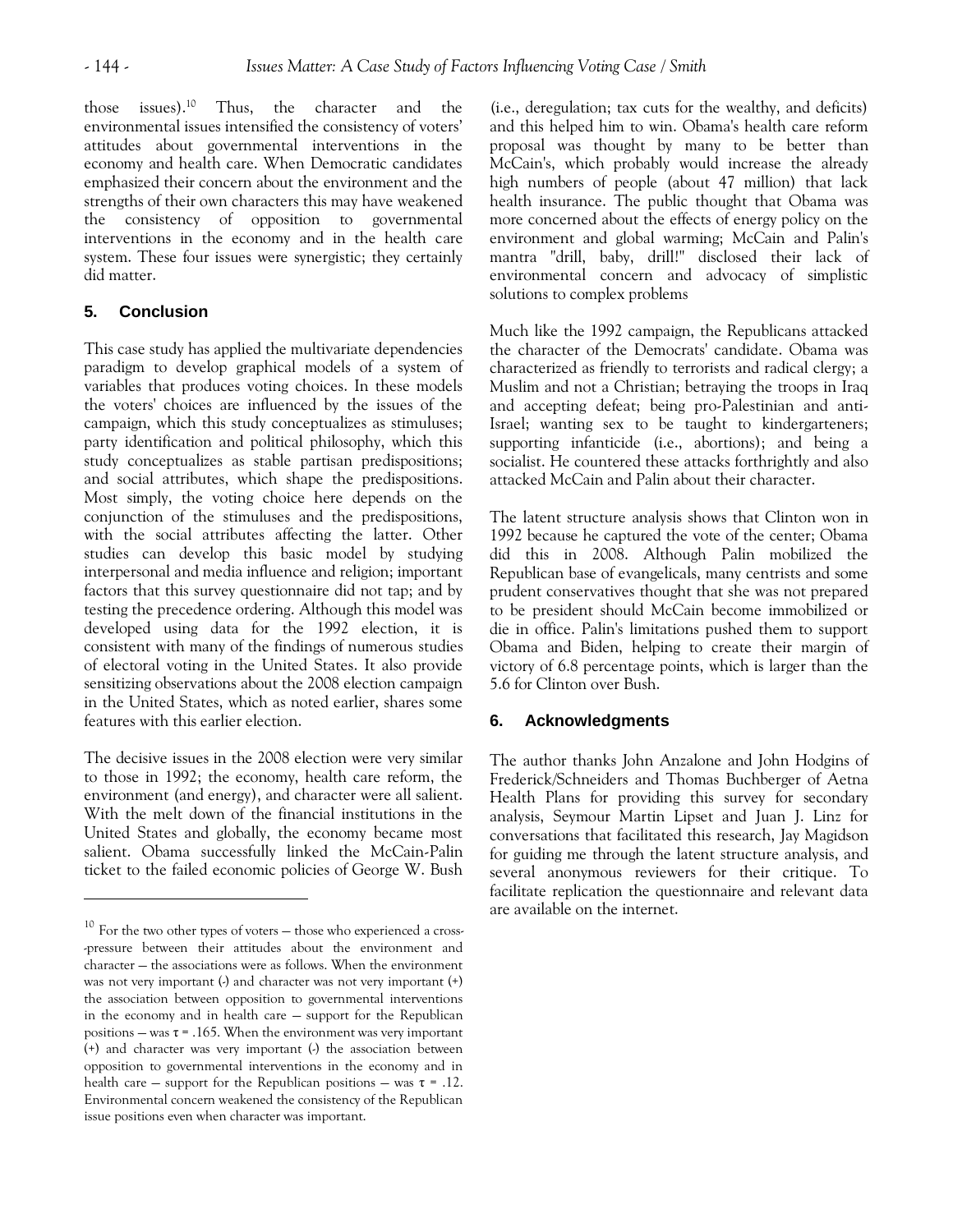## **REFERENCES**

- Agresti, Alan. 1996. *An Introduction to Categorical Data Analysis.* New York: Wiley**.**
- Alvarez, R. Michael and Nagler, Jonathan. 1995. Economics, issues and the Perot candidacy: voter choice in the 1992 presidential election. *American Journal of Political Science* 39: 714-744.
- Beck, Paul Allen, Dalton, Russell J., Greene, Steven, and Huckfeldt, Robert. 2002. The social calculus of voting: interpersonal, media, and organizational influences on presidential choices. *American Political Science Review* 96: 57-73.
- Berelson, Bernard R., Lazarsfeld, Paul F. and McPhee, William N. 1954. *Voting: A Study of Opinion Formation in a Presidential Campaign.* Chicago: University of Chicago Press.
- Carr, Gregory J., Hafner, Kerry B. and Koch, Gary G. 1989. Analysis of rank measures of association for ordinal data from longitudinal studies. *Journal of the American Statistical Association* 84: 797-804.
- Cox, D. R. and Wermuth, Nanny. 1996. *Multivariate Dependencies*: *Models, Analysis, and Interpretation.*  London: Chapman and Hall.
- Cox, D. R., and Wermuth, Nanny. 2001 Some statistical aspects of causality. *European Sociological Review* 17: 65- 74.
- Cox, D. R., and Wermuth, Nanny. 2004. Causality: A statistical view. *International Statistical Review* 72: 285- 305.
- Frederick/Schneiders Inc. 1992. *Results from an Election Day Survey of 1,200 Voters*, Washington, D.C., November.
- Goodman, Leo A. [1972a] 1978. A modified multiple regression approach to the analysis of dichotomous variables. In Leo Goodman, *Analyzing Qualitative/ Categorical Data.* Cambridge, MA: Abt Books, 7-25.
- Goodman, Leo A. [1972b] 1978. A general model for the analysis of surveys. In Leo Goodman, *Analyzing Qualitative/ Categorical Data.* Cambridge, MA: Abt Books, 57-109.
- Goodman, Leo A. [1974] 1978. The Analysis of systems of qualitative variables when some of the variables are unobservable. Part 1: a modified latent structure approach. In Leo Goodman, *Analyzing Qualitative/Categorical Data*. Cambridge, MA: Abt Books, 281-361.
- Hagenaars, Jacques A. 1993. Loglinear Models with Latent Variables. Newbury Park CA: Sage.
- Hosmer, David W. and Lemeshow, Stanley. 1989. *Applied Logistic Regression.* New York: Wiley.
- Johnson, Haynes. 2001. *The Best of Times: America in the Clinton Years.* New York: Harcourt, Inc.
- Jöreskog Karl, and Sörbom, Dag. 1993. LISREL 8: Structural equation modeling with the SIMPLIS command language. Hillsdale NJ: Lawrence Earlbaum Associates.
- Krugman, Paul. 2008. Lessons of 1992. *New York Times*, January 28.
- Lazarsfeld, Paul F. 1954. A conceptual introduction to latent structure analysis. In *Mathematical Thinking in the Social Sciences*, edited by Paul F. Lazarsfeld, 349-387. Glencoe IL: The Free Press.
- Miller, Warren E. and Shanks, J. Merrill. 1996. *The New American Voter.* Cambridge: Harvard University Press.
- Morgan, Stephen L., and Winship, Christopher. 2007. *Counterfactuals and causal inference: Methods and principles for social research*. New York: Cambridge University Press.
- Nagelkerke, N.J.D. 1991. A note on a general definition of the coefficient of determination. *Biometrika* 78**:** 691-692**.**
- Pearl, Judea. 2000. *Causality: Models, Reasoning, and Inference.* New York: Cambridge University Press.
- SAS Institute Inc. 1997. *SAS/STAT® Software: Changes and Enhancements through Release 6.12*. Cary, NC: SAS Institute Inc.
- Schwarz, G. 1972. Estimating the dimensions of a model. *Annals of Statistics* 6**:** 461-464.
- Shanks, Merrill 2001: What about issues? In Elihu Katz, with Yael Warshel (eds.), *Election Studies: What's Their Use?* Boulder: Westview Press, pp. 173-218.
- Smith, Robert B. 1972. Neighborhood context and college plans: An ordinal path analysis. *Social Forces* 51: 199- 217.
- Smith, Robert B. 1978. Nonparametric path analysis: Comments on Kim's "Multivariate Analysis of Ordinal Variables." *American Journal of Sociology*: 437-448.
- Smith, Robert B. 1985. Spearman's rho-b, *r* and the path analysis of contingency tables. *Quality & Quantity*. 20: 53-74.
- Smith, Robert B. 1986. The performance of rho-b statistics. *Quality & Qua*ntity 20: 53-74.
- Smith, Robert B. 1992a. Action embedded in social structure: a systematic theory, part 1, Theory and Evidence. *Quality & Quantity* 26: 205-231.
- Smith, Robert B. 1992b. Action embedded in social structure: a systematic theory, part 2, Explanations. *Quality & Quantity* 26: 205-231.